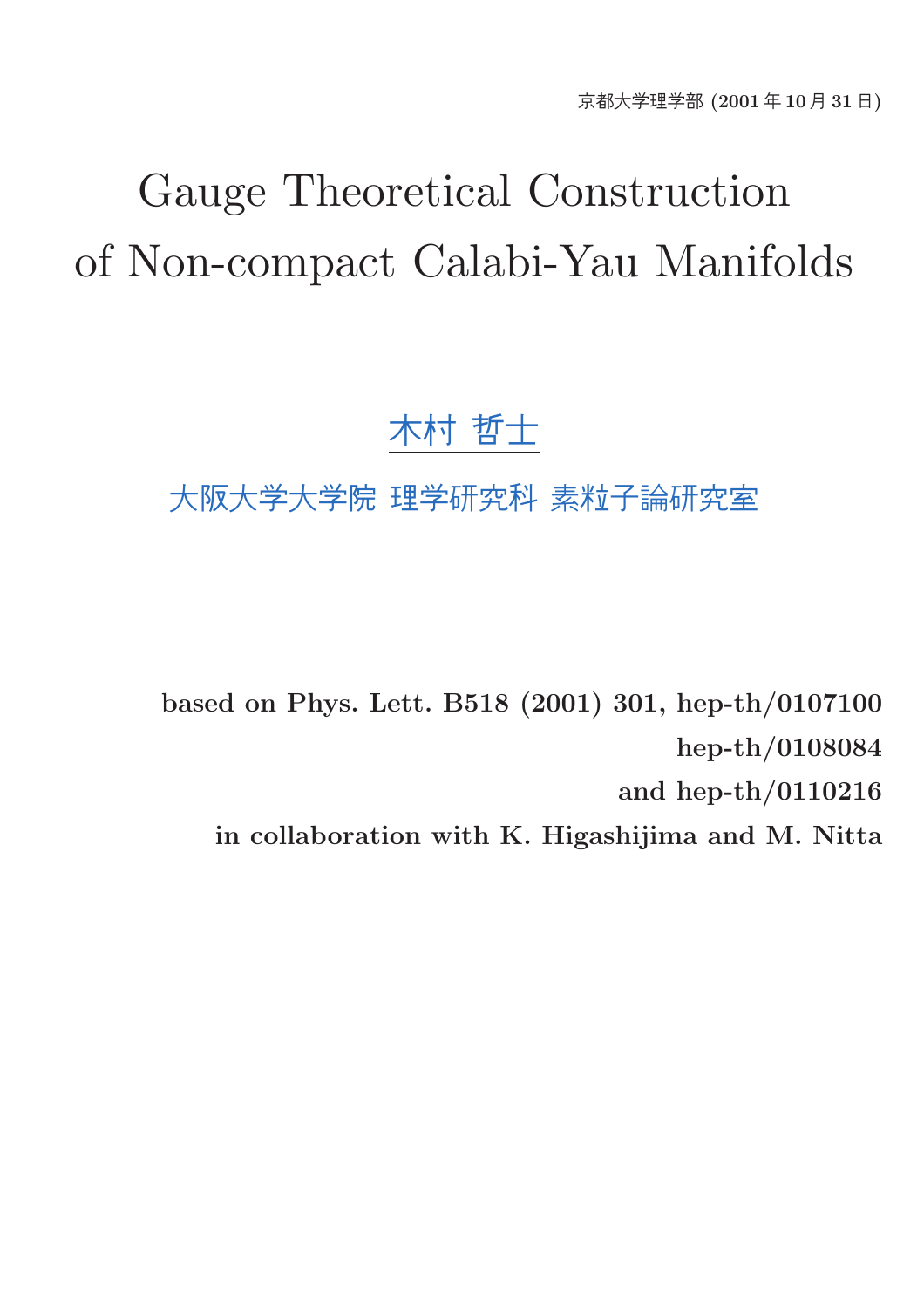## 1. Introduction

 $\text{Superstring} = 10$  $\mathrm{Standard\ Model} = 4$  $\mathbf{A}$  $\overline{1}$  $\mathbf{J}$  $\Rightarrow$  時空のコンパクト化? まだ誰もその証拠を見付けていない ⇓  $\mathcal{M}_{10} \longrightarrow \mathcal{M}_{4} \times K_{6}$  と (とりあえず) 仮定

 $\mathcal{M}_4$  : flat Minkowski 時空  $(D = 4)$ 

 $K_6$ : (compact) six-dimensional space

Supergravity 極限  $(\alpha' \rightarrow 0$  極限)で  $\mathcal{M}_4$  に  $\mathcal{N}=1$  supersymmetry が残ることを要請

#### ⇓

 $K_6 = \{SU(3) \text{ holonomy } \hat{\epsilon}$ 持つ} = Ricci-flat K¨ahler ≃ Calabi-Yau 多様体

このときの String world-sheet theory

 $\implies D = 2, \mathcal{N} = 2$  Supersymmetric NLSM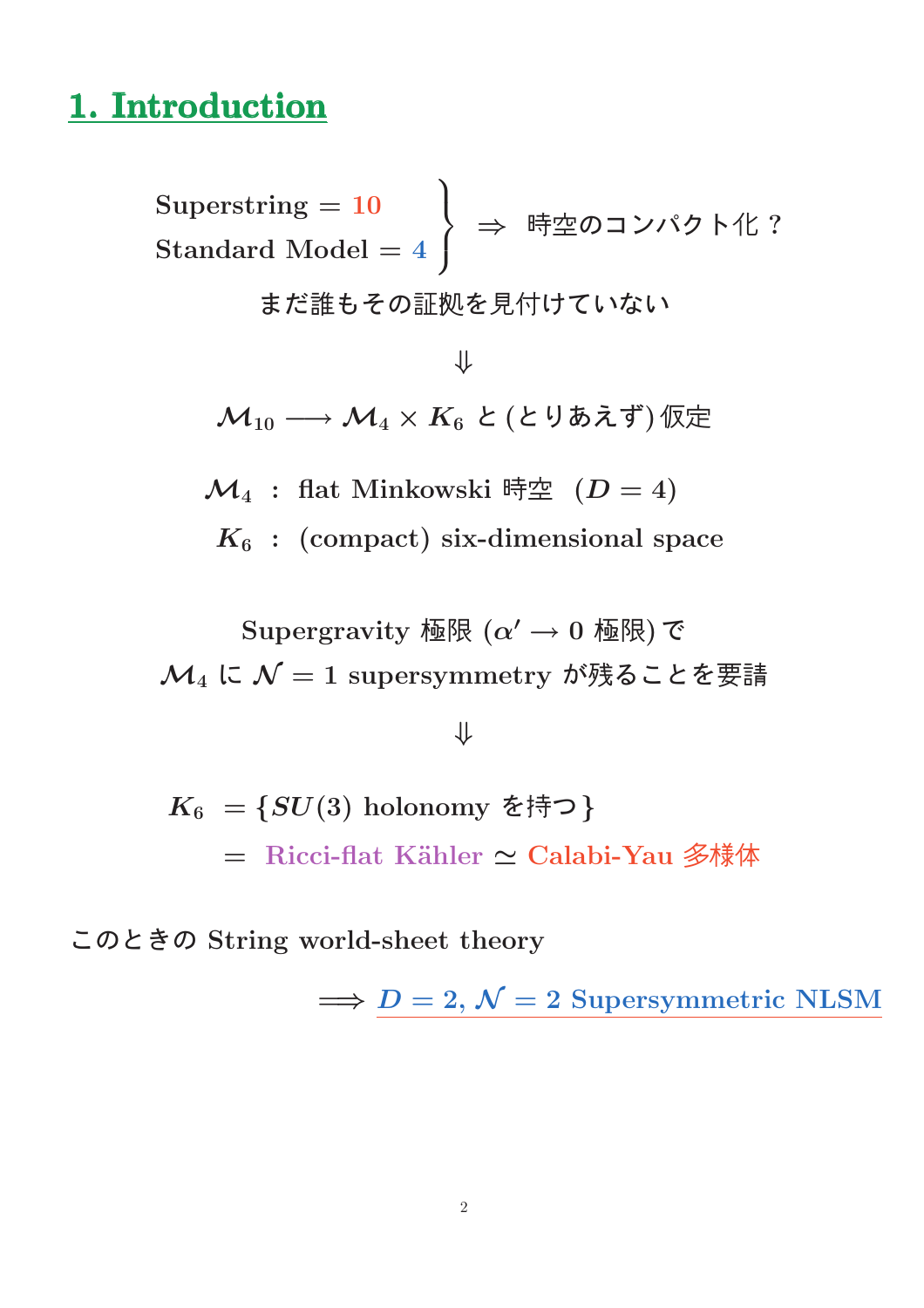Non-compact で Ricci-flat な Kähler 多様体

Non-compact Calabi-Yau 多様体を構成

SNLSM as Gauge Theories (compact Kähler) を応用

## ⇓

Complex Line Bundle の出現, 特に

Hermitian Symmetric Spaces

 $+$ 

complex line

特異点が回避されている多様体とみなされる 回避の方法は

deformation とも small resolution とも異なる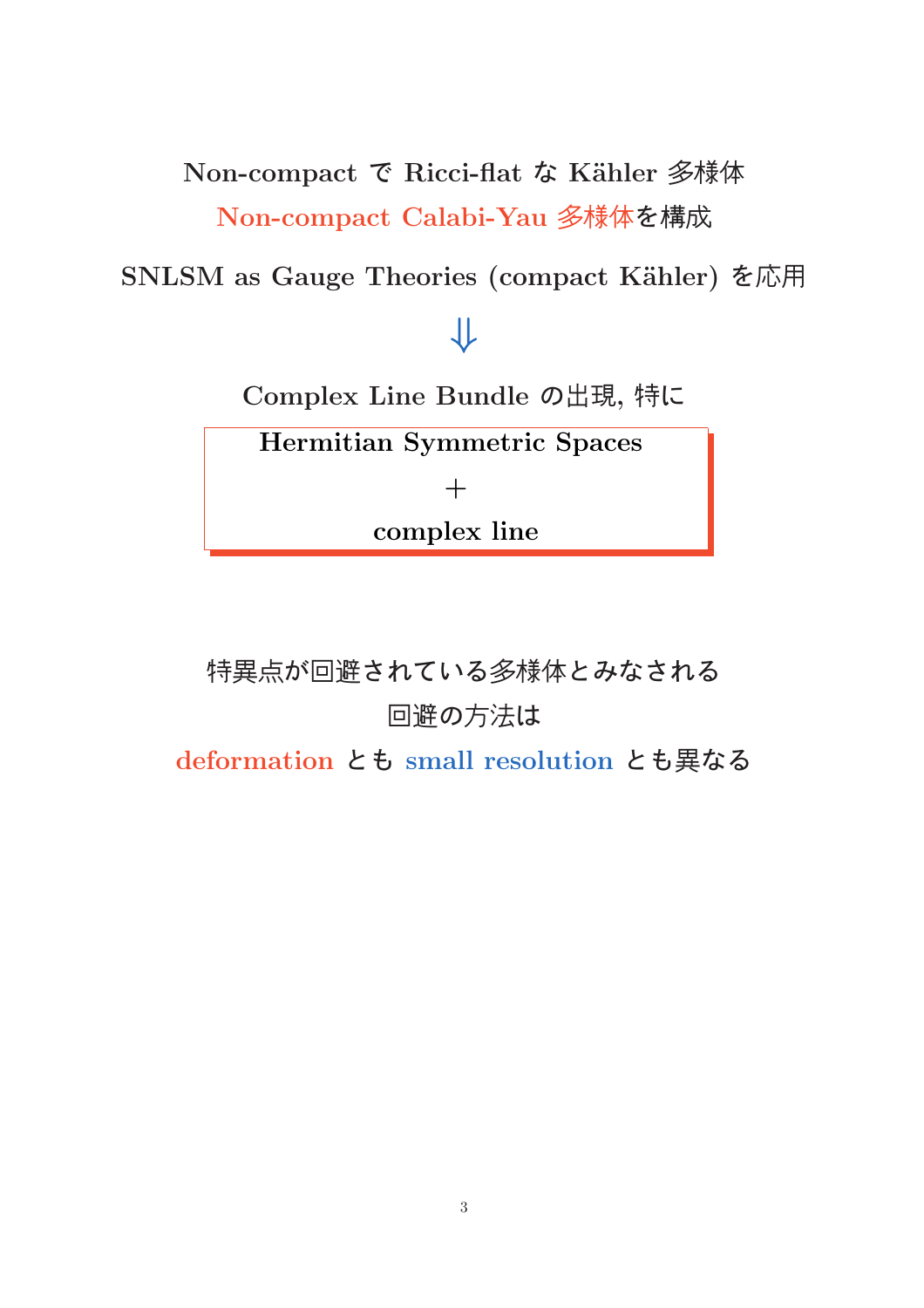## **Contents**

- 1. Introduction
- 2. Compact Kähler manifolds
- 3. Complex line bundles
- 4. Non-Abelian Gauge Theories
- 5. Summary and Discussions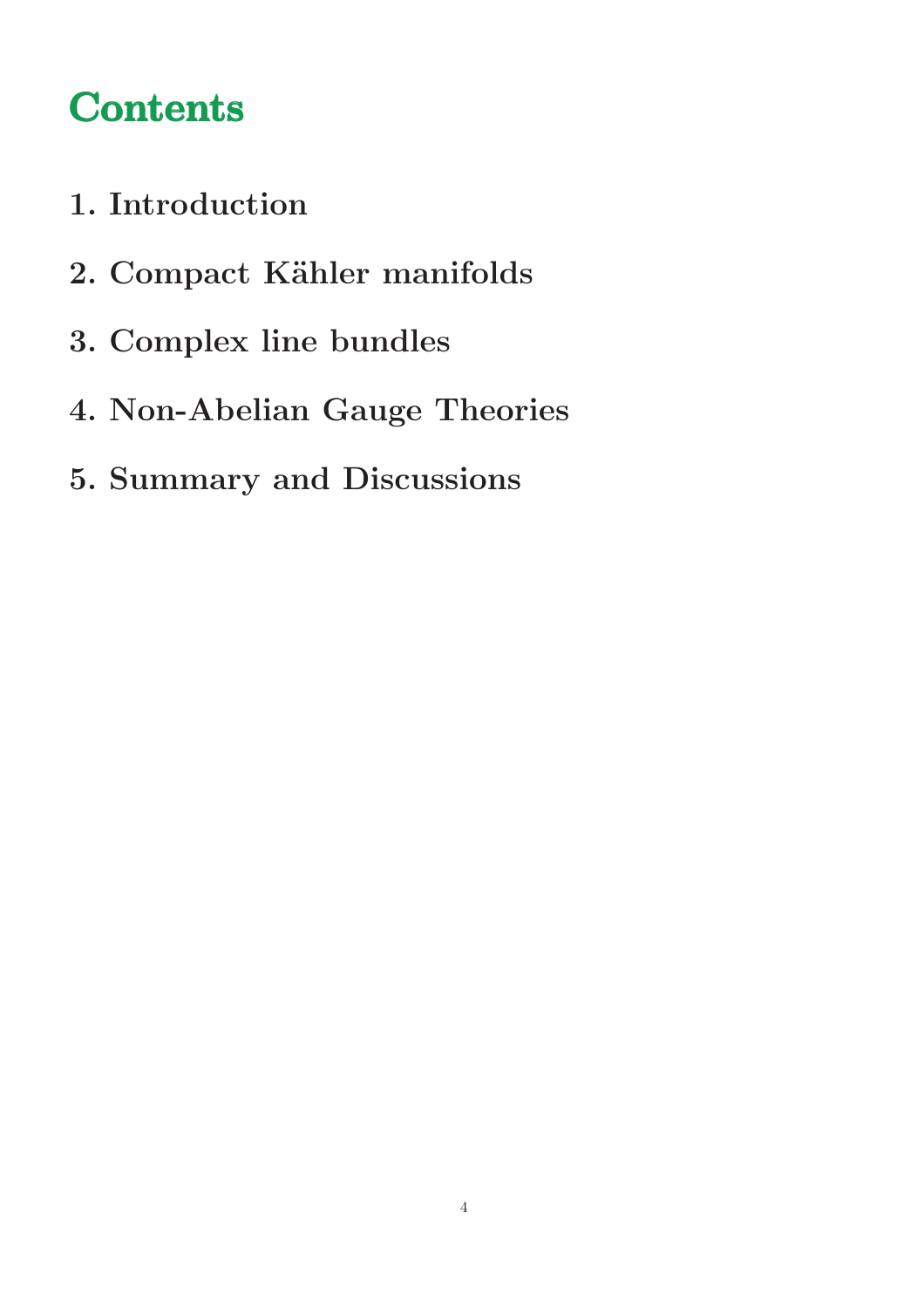## 2. Compact Kähler manifolds

 $\text{projective space: } \mathbb{C}P^{N-1} = SU(N)/[SU(N-1)\times U(1)]$  $\vec{\phi} \in \mathbb{C}^N$ :  $\vec{\phi} \sim \lambda \vec{\phi}, \, \lambda \in \mathbb{C}^1$  で同一視  $\vec{\phi}^T = \big(1, \varphi^i\big), \, (i=1,2,\cdots,N-1)$  座標系を選択 同一視の下で不変な K¨ahler potential Ψ:  $\Psi = c \log \vec{\phi}^{\dagger} \vec{\phi} = c \log \left\{ 1 + |\varphi^i| \right\}$ |  $\left\{ \begin{array}{ll} 2 \end{array} \right\} \, , \,\,\,\, c = \hbox{constant}$ quadric surface:  $Q^{N-2} = SO(N)/[SO(N-2) \times U(1)]$  $\mathbb{C}P^{N-1}+[\vec{\phi}^2=0]\mathpunct{:}$  $\vec{\phi}^T=\big(1,\varphi^i,-\frac{1}{2}(\varphi^i)^2\big),\,(i=1,2,\cdots,N-2)$  座標系を選択  $\Psi = c \log \vec{\phi}^{\dagger} \vec{\phi} = c \log \left\{ 1 + |\varphi^i| \right\}$  $|^{2}$  + 1 4  $(\varphi^i)^2(\varphi^{*j})^2$ 例外群:  $E_6/[SO(10) \times U(1)], E_7/[E_6 \times U(1)]$  $\mathbb{C}P^{26}+[\Gamma_{ijk}\phi^{j}\phi^{k}=0],\,\mathbb{C}P^{55}+ [d_{\alpha\beta\gamma\delta}\phi^{\beta}\phi^{\gamma}\phi^{\delta}=0]$ :  $\Gamma_{ijk}$ : rank-3 symmetric tensor invariant under  $E_6$  $d_{\alpha\beta\gamma\delta}$ : rank-4 symmetric tensor invariant under  $E_7$  $[E_6] \colon \vec{\phi}^T = \big(1, \varphi_\alpha, -\frac{1}{2\sqrt{2}}\varphi C \sigma_A^\dagger\varphi \big), \, (\alpha = 1, 2, \cdots, 16; A = 1, 2, \cdots, 10)$  $\Psi = c \log \left\{ 1 + |\varphi_\alpha|^2 + \right.$ 1 8  $|\varphi C\sigma_A^\dagger \varphi|^2\big\}$  $[E_7] \colon \, \vec{\phi}^T = \big( 1 , \varphi^i, \frac{1}{2} \big)$  $\frac{1}{2}\Gamma_{ijk}\varphi^{j}\varphi^{k},\frac{1}{6}% \varphi^{j}=\varphi^{k}+\varphi^{k}$  $\frac{1}{6}\Gamma_{ijk}\varphi^{i}\varphi^{j}\varphi^{k}\big),\ (i=1,2,\cdots,27)$  $\Psi = c \log \big\{ 1 + |\varphi^i$  $|^{2}$  + 1 4  $|\Gamma_{ijk}\varphi^j\varphi^k$  $|^{2}$  + 1 36  $|\Gamma_{ijk}\varphi^{i}\varphi^{j}\varphi^{k}$ |  $2\overline{)}$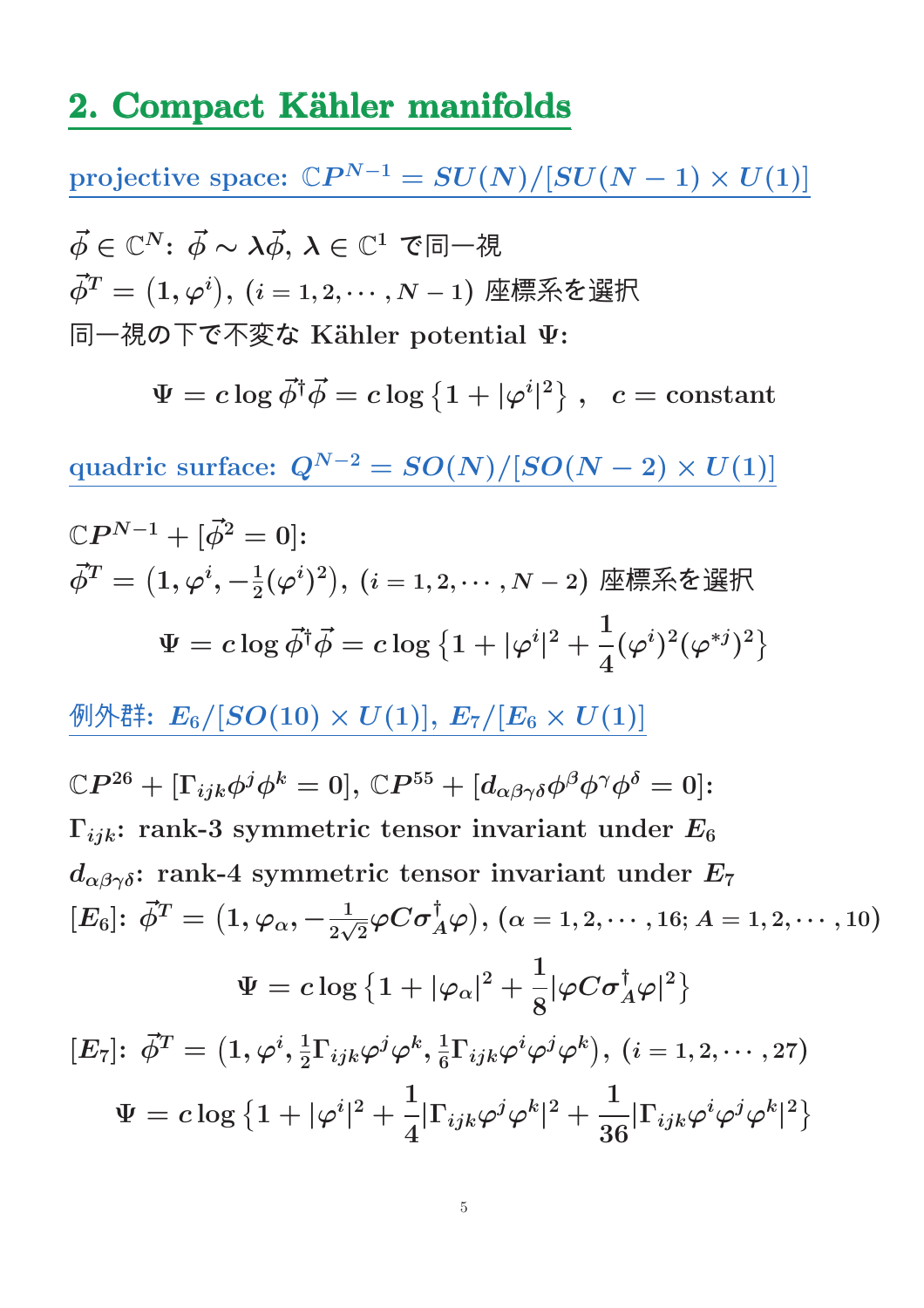Grassmannian:  $G_{N,M} = U(N)/[U(N-M) \times U(M)]$ 

$$
\Phi: N \times M \text{ matrix, } \Phi \sim \Phi V \ [V \in U(M)] \text{ } \mathfrak{E} \Box \negthinspace \mathcal{H}
$$
\n
$$
\Phi = \begin{pmatrix} 1_M \\ \varphi_{Aa} \end{pmatrix}, (A = 1, 2, \cdots, N - M; a = 1, 2, \cdots, M) \text{ } O \text{#} \mathbb{R} \text{#}
$$
\n
$$
\Box \negthinspace \mathcal{H} \mathcal{D} \text{ } \mathcal{T} \text{ } \mathcal{D} \text{ } \mathcal{K} \text{ } \mathcal{K} \text{ } \text{Kähler potential } \Psi:
$$

$$
\Psi = c \log \det \Phi^\dagger \Phi = c \log \det \left\{ 1_M + \varphi^\dagger \varphi \right\}
$$

 $\frac{Sp(N)/U(N)}{D}$ 

$$
G_{2N,N} + [\varphi^T + \varphi = 0] \mathpunct{:} \\\Phi = \begin{pmatrix} 1_N \\ \varphi_{ab} \end{pmatrix}, \, (1 \le a \le b \le N) \,\text{ O} \text{ ∎ } \text{ 1} \text{ √} \text{ P} \text{ √ } \text{ P} \text{ √ } \text{ P} \text{ √ } \text{ P} \text{ √ } \text{ P} \text{ √ } \text{ P} \text{ √ } \text{ P} \text{ √ } \text{ P} \text{ √ } \text{ P} \text{ √ } \text{ P} \text{ √ } \text{ P} \text{ √ } \text{ P} \text{ √ } \text{ P} \text{ √ } \text{ P} \text{ √ } \text{ P} \text{ √ } \text{ P} \text{ √ } \text{ P} \text{ √ } \text{ P} \text{ √ } \text{ P} \text{ √ } \text{ P} \text{ √ } \text{ P} \text{ √ } \text{ P} \text{ √ } \text{ P} \text{ √ } \text{ P} \text{ √ } \text{ P} \text{ √ } \text{ P} \text{ √ } \text{ P} \text{ √ } \text{ P} \text{ √ } \text{ P} \text{ √ } \text{ P} \text{ √ } \text{ P} \text{ √ } \text{ P} \text{ √ } \text{ P} \text{ √ } \text{ P} \text{ √ } \text{ P} \text{ √ } \text{ P} \text{ √ } \text{ P} \text{ √ } \text{ P} \text{ √ } \text{ P} \text{ √ } \text{ P} \text{ √ } \text{ P} \text{ √ } \text{ P} \text{ √ } \text{ P} \text{ √ } \text{ P} \text{ √ } \text{ P} \text{ √ } \text{ P} \text{ √ } \text{ P} \text{ √ } \text{ P} \text{ √ } \text{ P} \text{ √ } \text{ P} \text{ √ } \text{ P} \text{ √ } \text{ P} \text{ √ } \text{ P} \text{ √ } \text{ P} \text{ √ } \text{ P} \text{ √ } \text{ P} \text{ √ } \text{ P} \text{ √ } \text{ P} \text{ √ } \text{ P} \text{ √ } \text{ P} \text{ √ } \text{ P} \text{
$$

 $\Psi = c \log \det \Phi^\dagger \Phi = c \log \det \left\{ 1_N + \varphi^\dagger \varphi \right\}$ 

 $SO(2N)/U(N)$ 

$$
\begin{aligned} &G_{2N,N}+[\varphi^T-\varphi=0] \text{:} \\ &\Phi=\left(\begin{array}{c} 1_N\\ \varphi_{ab} \end{array}\right)\!, \,(1\leq a < b \leq N)\,\text{ } \mathcal{O} \text{ } \!\!\!\! \text{ } \overline{\text{ }P} \text{ } \!\!\!\! \text{ } \overline{\text{ }P} \text{ } \text{\rm } \overline{\text{ }P} \text{ } \text{\rm } \overline{\text{ }P} \text{ } \text{\rm } \end{aligned}
$$

 $\Psi = c \log \det \Phi^\dagger \Phi = c \log \det \left\{ 1_N + \varphi^\dagger \varphi \right\}$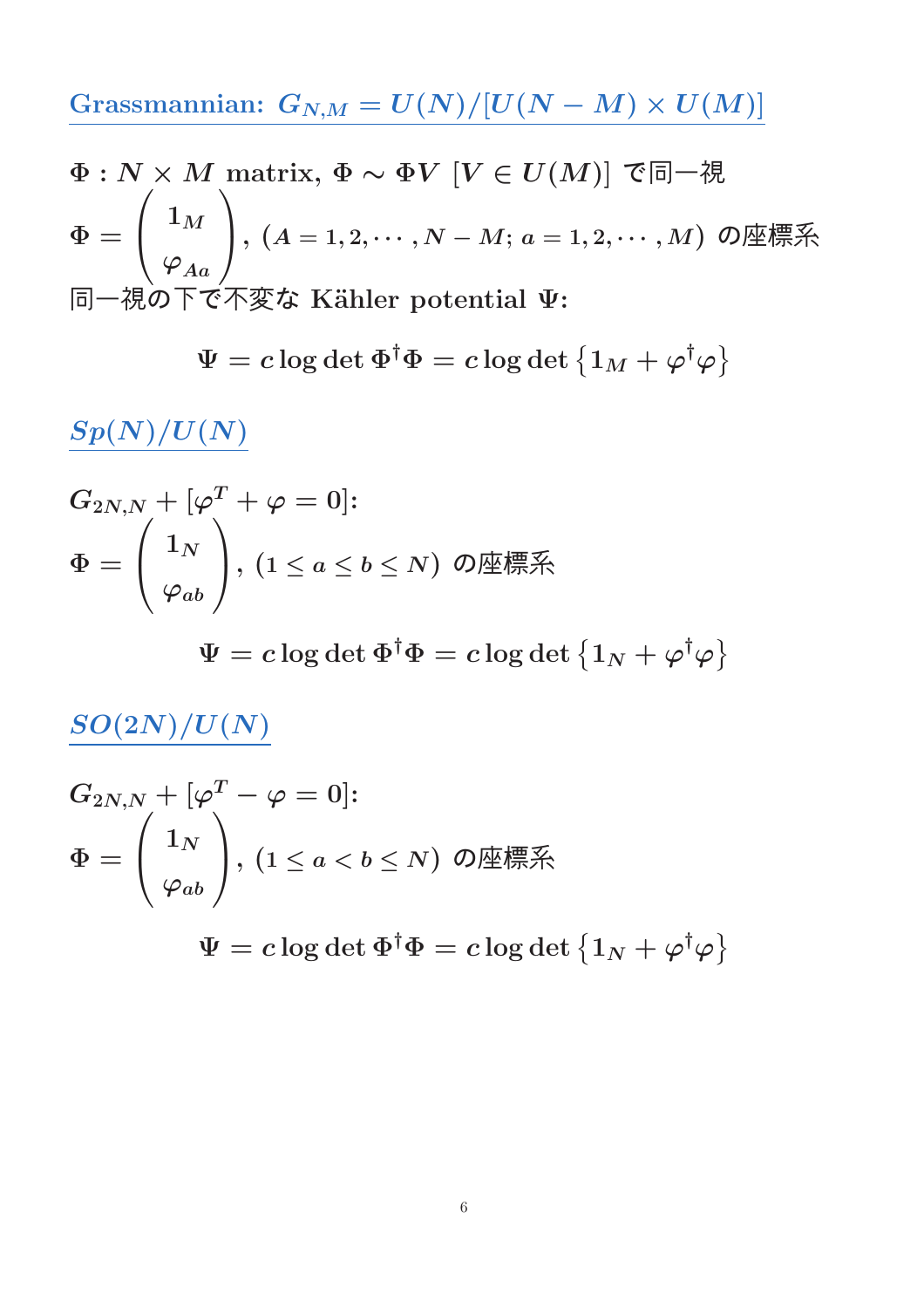| Hermitian symmetric spaces |  |
|----------------------------|--|
|                            |  |

| type              | G/H                          | $\dim_{\mathbb{C}}(G/H)$ | Kähler potential $\Psi$                                                                                                           |
|-------------------|------------------------------|--------------------------|-----------------------------------------------------------------------------------------------------------------------------------|
| $\text{AlII}_1$   | $\mathbb{C}P^{N-1}$          | $N-1$                    | $c \log\{1 +  \varphi^{i} ^{2}\}\$                                                                                                |
| $\mathbf{AIII}_2$ | $\boldsymbol{G_{N,M}}$       | $M(N-M)$                 | c log det $\{1_M + \varphi^{\dagger} \varphi\}$                                                                                   |
| <b>BDI</b>        | $Q^{N-2}$                    | $\,N-2$                  | $c \log\{1+ \varphi^i ^2+\frac{1}{4}(\varphi^i)^2(\varphi^{*j})^2\}$                                                              |
| <b>CI</b>         | Sp(N)<br>U(N)                | $\frac{1}{2}N(N+1)$      | c log det $\{1_N + \varphi^{\dagger} \varphi\}$                                                                                   |
| <b>DIII</b>       | SO(2N)<br>$\frac{U(N)}{E_6}$ | $\frac{1}{2}N(N-1)$      | c log det $\{1_N + \varphi^{\dagger} \varphi\}$                                                                                   |
| <b>EIII</b>       | $SO(10)\times U(1) \ E_7$    | <b>16</b>                | $c \log\{1 +  \varphi_\alpha ^2 + \frac{1}{8}  \varphi C \sigma_A^{\dagger} \varphi ^2\}$                                         |
| <b>EVII</b>       | $E_6 \times U(1)$            | $27\,$                   | $c \log\{1+ \varphi^i ^2+\frac{1}{4} \Gamma_{ijk}\varphi^j\varphi^k ^2+\frac{1}{36} \Gamma_{ijk}\varphi^i\varphi^j\varphi^k ^2\}$ |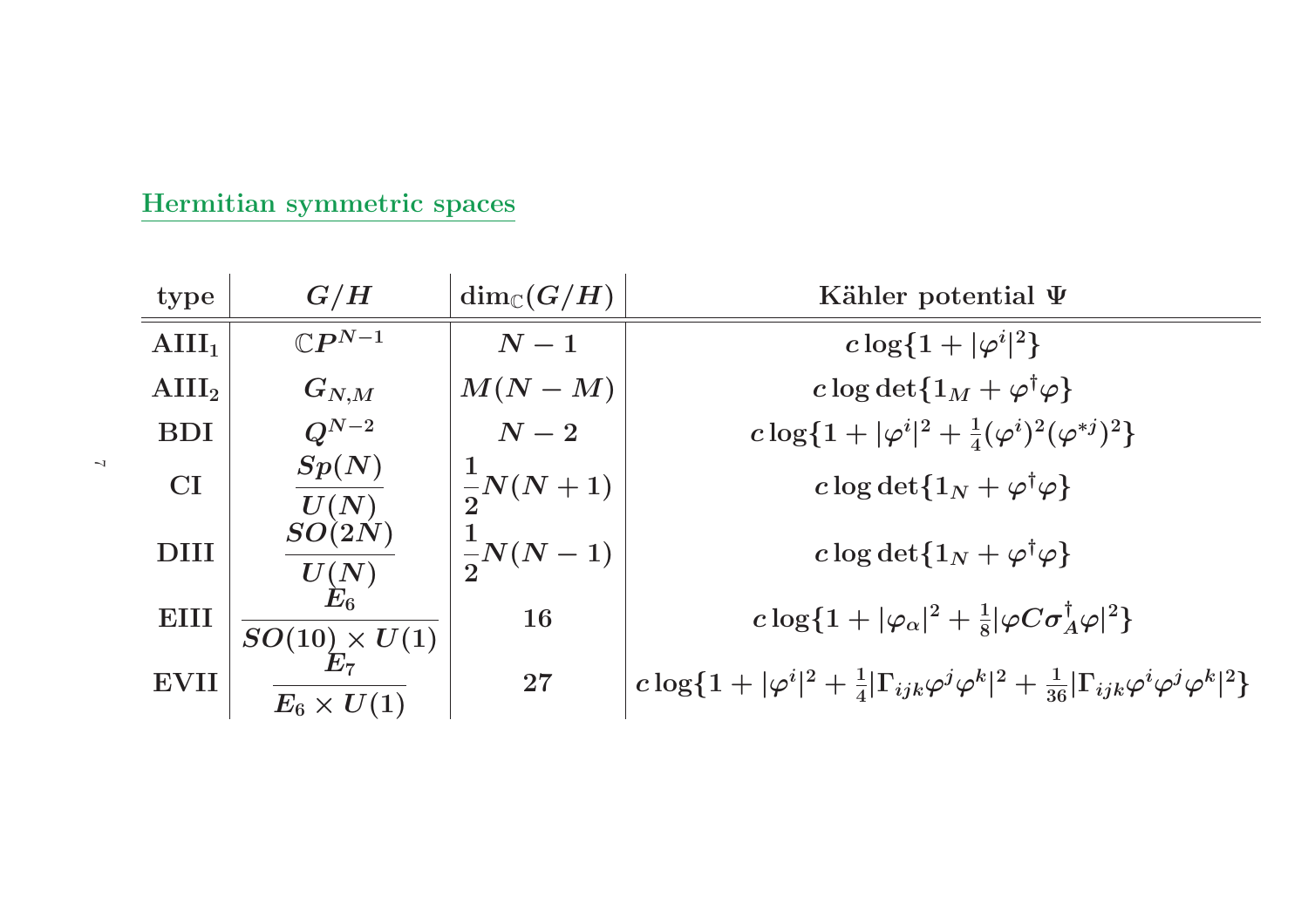## 3. Complex line bundles

 $\overline{\text{line bundle over } \mathbb{C}P^{N-1}}\text{:} \text{ Proto type}$ 

Kähler 構造を壊さずに複素 1 次元追加する最も簡単な方法:

$$
\vec{\phi}^T\equiv\sigma\big(1,\varphi^i\big),\,\sigma\in\mathbb{C}^1
$$

Assumption: Kähler potential  $K$  (non-compact manifold)

$$
\mathcal{K} = \mathcal{K}(X) \;,\;\; X \equiv \log \vec{\phi}^{\dagger} \vec{\phi} = \log |\sigma|^2 + \Psi
$$

 $X:$  non-compact direction  $\sigma \nmid c$  compact な  $\Psi$   $(c = 1)$  から成る

$$
\mathbb{C}\times \frac{SU(N)}{SU(N-1)\times U(1)}
$$

Ricci-flat Kähler manifold を求める  $\rightarrow \mathcal{K}$  を定める

Ricci-flat condition

holomorphic coordinates:  $\phi^\mu = (\sigma, \varphi^i)$ metric:  $g_{\mu\nu^*} = \partial_\mu \partial_{\nu^*} \mathcal{K}(X)$ 

$$
\text{Ricci tensor}: \quad (Ric)_{\mu\nu^*} = -\partial_\mu\partial_{\nu^*}\log\det g_{\kappa\lambda^*}
$$

Ricci-flat condition:

$$
(Ric)_{\mu\nu^*} = 0 \ \longrightarrow \ \left\{ \begin{aligned} \det g_{\mu\nu^*} &= (\text{constant}) \times |F|^2 \\ F &= \text{holomorphic function} \end{aligned} \right.
$$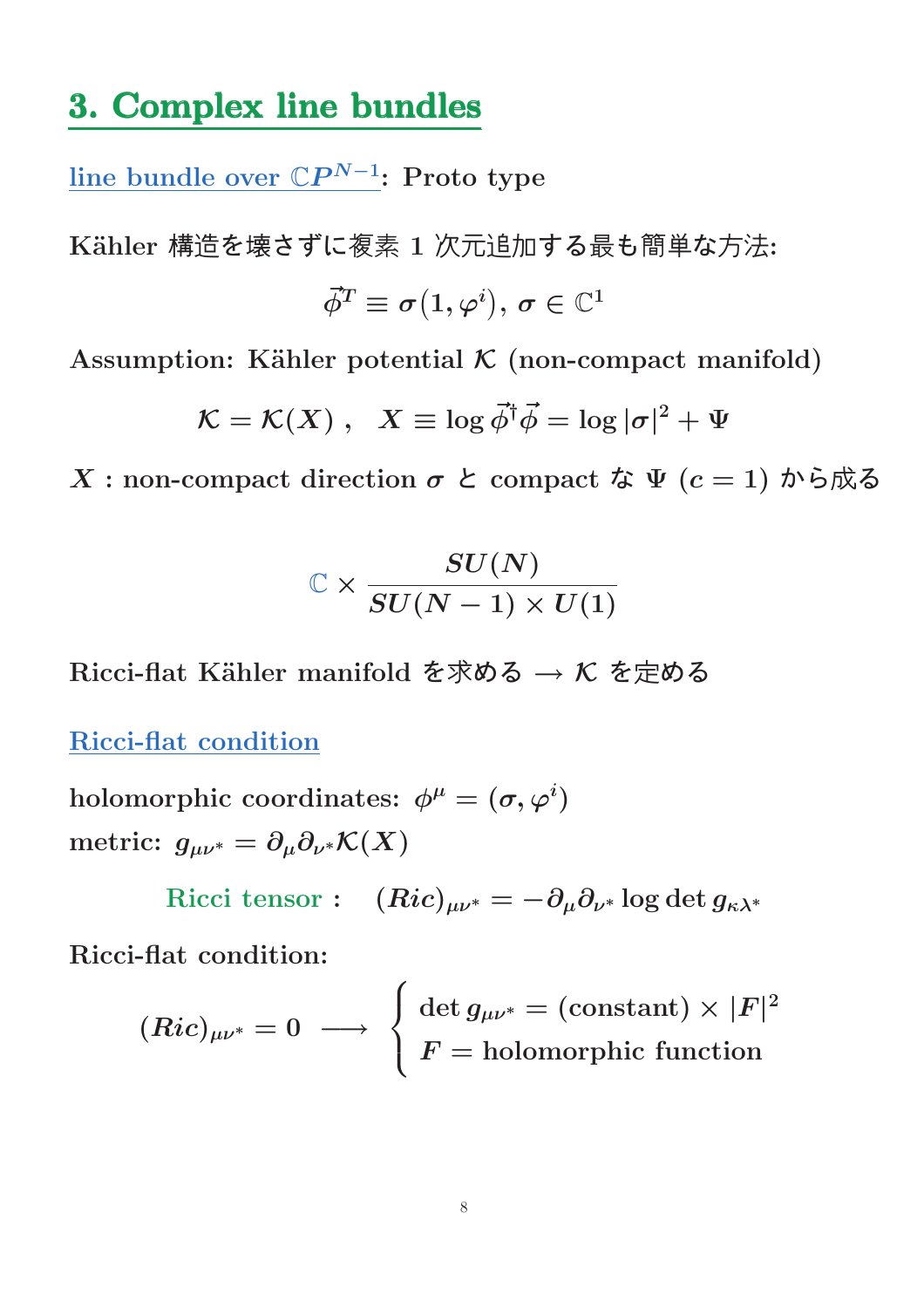$$
\begin{aligned} \text{B} &\nexists \text{ in } (\alpha \neq 0 \text{ if } \text{Hg} \text{ is } \text{Fg}) \\ &g_{\sigma \sigma^*} = \frac{d^2 \mathcal{K}}{d X^2} \cdot \frac{\partial X}{\partial \sigma} \frac{\partial X}{\partial \sigma^*} \,, \quad g_{\sigma j^*} = \frac{d^2 \mathcal{K}}{d X^2} \cdot \frac{\partial X}{\partial \sigma} \frac{\partial X}{\partial \varphi^{*j}} \,, \\ &g_{i j^*} = \frac{d^2 \mathcal{K}}{d X^2} \cdot \frac{\partial X}{\partial \varphi^i} \frac{\partial X}{\partial \varphi^{*j}} + \frac{d \mathcal{K}}{d X} \cdot \frac{\partial^2 X}{\partial \varphi^i \partial \varphi^{*j}} \end{aligned}
$$

determinant:

$$
\det g_{\mu\nu^*} = \frac{1}{|\sigma|^2} \frac{d^2 \mathcal{K}}{dX^2} \cdot \det \left\{ \frac{d\mathcal{K}}{dX} \cdot \frac{\partial^2 X}{\partial \varphi^i \partial \varphi^{*j}} \right\}
$$
  
= 
$$
\frac{1}{|\sigma|^2} \frac{d^2 \mathcal{K}}{dX^2} \left( \frac{d\mathcal{K}}{dX} \right)^{N-1} \cdot \det \widetilde{g}_{ij^*} \quad \left( \partial_i \partial_{j^*} X = \partial_i \partial_{j^*} \Psi \equiv \widetilde{g}_{ij^*} \right)
$$

Ricci-flat condition は偏微分方程式 一般には解析不能

しかし, isotropy group を用いて常微分方程式にできる

isotropy SU(N − 1) × U(1) → このうち SU(N − 1) で変換:

$$
\varphi^i\to\varphi'^i=h^i{}_j\varphi^j\ ,\ \ h^i{}_j\in SU(N-1)
$$

metric とその determinant の変換:

$$
\widetilde{g}'_{ij^*} = (h^{-1})_i{}^k (h^{*-1})_{j^*}{}^{l^*} \widetilde{g}_{kl^*}
$$
\n
$$
\det \widetilde{g}'_{ij^*} = \det (h^{-1})_i{}^k \cdot \det (h^{*-1})_{j^*}{}^{l^*} \cdot \det \widetilde{g}_{kl^*}
$$
\n
$$
= \det \widetilde{g}_{kl^*} \leftarrow \text{invariant!}
$$
\nisotropy group  $\xi \mathbb{H} \cup \tau \varphi^i \xi \mathbb{R} \mathbb{R}$ \n
$$
\downarrow
$$
\n
$$
\widetilde{g}_{ij^*} \xi \overline{\psi} \mathbb{H} \cup \tau \det \widetilde{g}_{ij^*} \xi \overline{\psi}
$$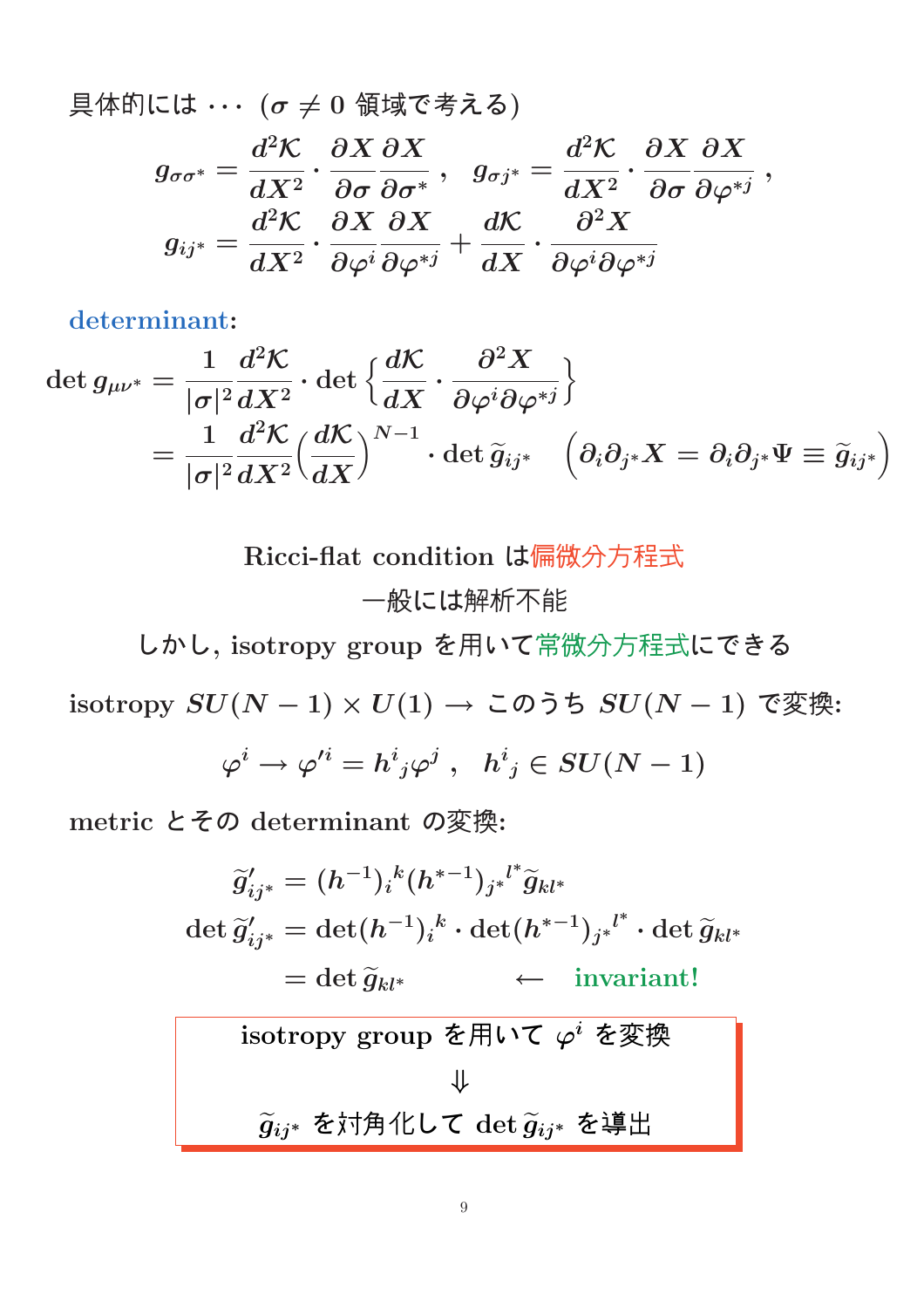$$
SU(N-1) \mathfrak{TR} \to \varphi^1 \neq 0, \varphi^i = 0 \ (i = 2, \cdots, N-1):
$$
  

$$
\det \widetilde{g}_{ij^*} = \det \left\{ \text{diag.}\left( e^{-2\Psi}, \underbrace{e^{-\Psi}, e^{-\Psi}, \cdots, e^{-\Psi}}_{N-2} \right) \right\} = \exp(-N\Psi)
$$

compact Kähler manifold は Einstein-Kähler:

$$
-\partial_i\partial_{j^*}\log\det \widetilde{g}_{kl^*}=(\widetilde{Ric})_{ij^*}=\mathcal{C}\, \widetilde{g}_{ij^*}=\mathcal{C}\,\partial_i\partial_{j^*}\Psi\\ \to \det \widetilde{g}_{ij^*}=\exp(-\mathcal{C}\Psi)
$$

 $C:$  それぞれの compact Kähler manifold に依存する数 つまり det  $\widetilde{g}_{ij^*}$  がその Kähler potential  $\Psi$  のみで書かれる

Ricci-flat condition:

$$
\left(\text{constant}\right)=e^{-NX}\frac{d}{dX}{\left(\frac{d\mathcal{K}}{dX}\right)}^N
$$

$$
\frac{d\mathcal{K}}{dX} = \left(\lambda e^{NX} + b\right)^{\frac{1}{N}}
$$
  

$$
\lambda : \text{ positive real parameter}
$$
  

$$
b : \text{integration constant}, \overline{\frac{1}{2} + \mathbb{E} \cup \underline{\mathbb{E}} \cdot \mathbb{E} \cdot \mathbb{E}} \text{ parameter}
$$

$$
b = 0, b \neq 0 \text{ によう後様体の性質の達いを検計 \n\sigma = 0 まで拡張可能かを検計
$$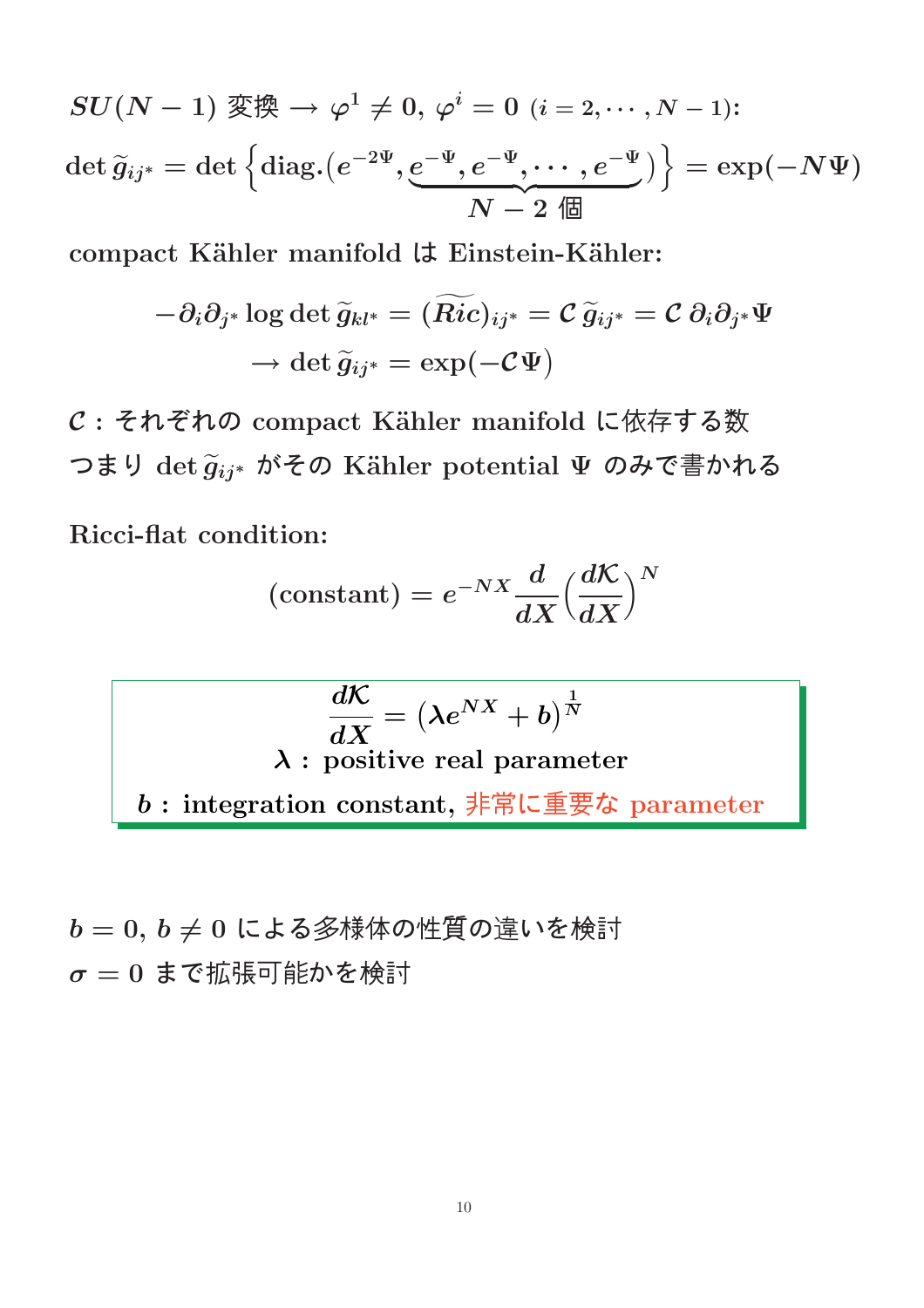特徴

$$
b \neq 0 \text{ } \textcircled{f} \text{ } \text{ metric: } \left( ds^2 = g_{\sigma\sigma^*} d\sigma d\sigma^* + \cdots \right)
$$

$$
g_{\sigma\sigma^*} = \lambda \left( \lambda e^{NX} + b \right)^{\frac{1-N}{N}} e^{N\Psi} |\sigma|^{2N-2}
$$

 $\sigma = 0$  で metric が潰れる  $\Longleftrightarrow \sigma \rightarrow 0$  極限で curvature は有限

 $z^\mu = (\sigma,\,\varphi^i)$  は座標特異点 $(\sigma=0)$  を持つ

$$
\frac{\psi}{\sqrt{\frac{\text{F} \cdot \mathcal{L} \cdot \mathcal{L} \cdot \mathcal{L} \cdot \mathcal{L} \cdot \mathcal{L} \cdot \mathcal{L} \cdot \mathcal{L} \cdot \mathcal{L} \cdot \mathcal{L} \cdot \mathcal{L} \cdot \mathcal{L} \cdot \mathcal{L} \cdot \mathcal{L} \cdot \mathcal{L} \cdot \mathcal{L} \cdot \mathcal{L} \cdot \mathcal{L} \cdot \mathcal{L} \cdot \mathcal{L} \cdot \mathcal{L} \cdot \mathcal{L} \cdot \mathcal{L} \cdot \mathcal{L} \cdot \mathcal{L} \cdot \mathcal{L} \cdot \mathcal{L} \cdot \mathcal{L} \cdot \mathcal{L} \cdot \mathcal{L} \cdot \mathcal{L} \cdot \mathcal{L} \cdot \mathcal{L} \cdot \mathcal{L} \cdot \mathcal{L} \cdot \mathcal{L} \cdot \mathcal{L} \cdot \mathcal{L} \cdot \mathcal{L} \cdot \mathcal{L} \cdot \mathcal{L} \cdot \mathcal{L} \cdot \mathcal{L} \cdot \mathcal{L} \cdot \mathcal{L} \cdot \mathcal{L} \cdot \mathcal{L} \cdot \mathcal{L} \cdot \mathcal{L} \cdot \mathcal{L} \cdot \mathcal{L} \cdot \mathcal{L} \cdot \mathcal{L} \cdot \mathcal{L} \cdot \mathcal{L} \cdot \mathcal{L} \cdot \mathcal{L} \cdot \mathcal{L} \cdot \mathcal{L} \cdot \mathcal{L} \cdot \mathcal{L} \cdot \mathcal{L} \cdot \mathcal{L} \cdot \mathcal{L} \cdot \mathcal{L} \cdot \mathcal{L} \cdot \mathcal{L} \cdot \mathcal{L} \cdot \mathcal{L} \cdot \mathcal{L} \cdot \mathcal{L} \cdot \mathcal{L} \cdot \mathcal{L} \cdot \mathcal{L} \cdot \mathcal{L} \cdot \mathcal{L} \cdot \mathcal{L} \cdot \mathcal{L} \cdot \mathcal{L} \cdot \mathcal{L} \cdot \mathcal{L} \cdot \mathcal{L} \cdot \mathcal{L} \cdot \mathcal{L} \cdot \mathcal{L} \cdot \mathcal{L} \cdot \mathcal{L} \cdot \mathcal{L} \cdot \mathcal{L} \cdot \mathcal{L} \cdot \mathcal{L} \cdot \mathcal{L} \cdot \mathcal{L} \cdot \mathcal{L} \cdot
$$

この変換後の metric:

$$
g_{\rho\rho^*} = \lambda (\lambda e^{NX} + b)^{\frac{1-N}{N}} e^{N\Psi}
$$
  
\n
$$
g_{\rho j^*} = \lambda N (\lambda e^{NX} + b)^{\frac{1-N}{N}} e^{N\Psi} \rho^* \partial_{j^*} \Psi
$$
  
\n
$$
g_{ij^*} = \lambda N^2 (\lambda e^{NX} + b)^{\frac{1-N}{N}} e^{N\Psi} |\rho|^2 \partial_i \Psi \partial_{j^*} \Psi + (\lambda e^{NX} + b)^{\frac{1}{N}} \partial_i \partial_{j^*} \Psi
$$
  
\n
$$
\rho = 0 \ (d\rho = 0) \ \text{iff} \ \text{iff} \ \text{iff} \ \text{for} \ \text{in}
$$

$$
g_{ij^*}\big|_{\rho=0}=b^{\frac{1}{N}}\partial_i\partial_{j^*}\Psi
$$

#### ⇑

 $\mathbb{C}P^{N-1}$  の Fubini-Study metric そのもの

任意の  $\rho \neq 0$   $(d\rho = 0)$  部分多様体も  $\mathbb{C}P^{N-1}$  で構成される  $[\sigma(\sim\rho)$  を  $\vec{\phi}$  に導入する方法からすぐに分かる]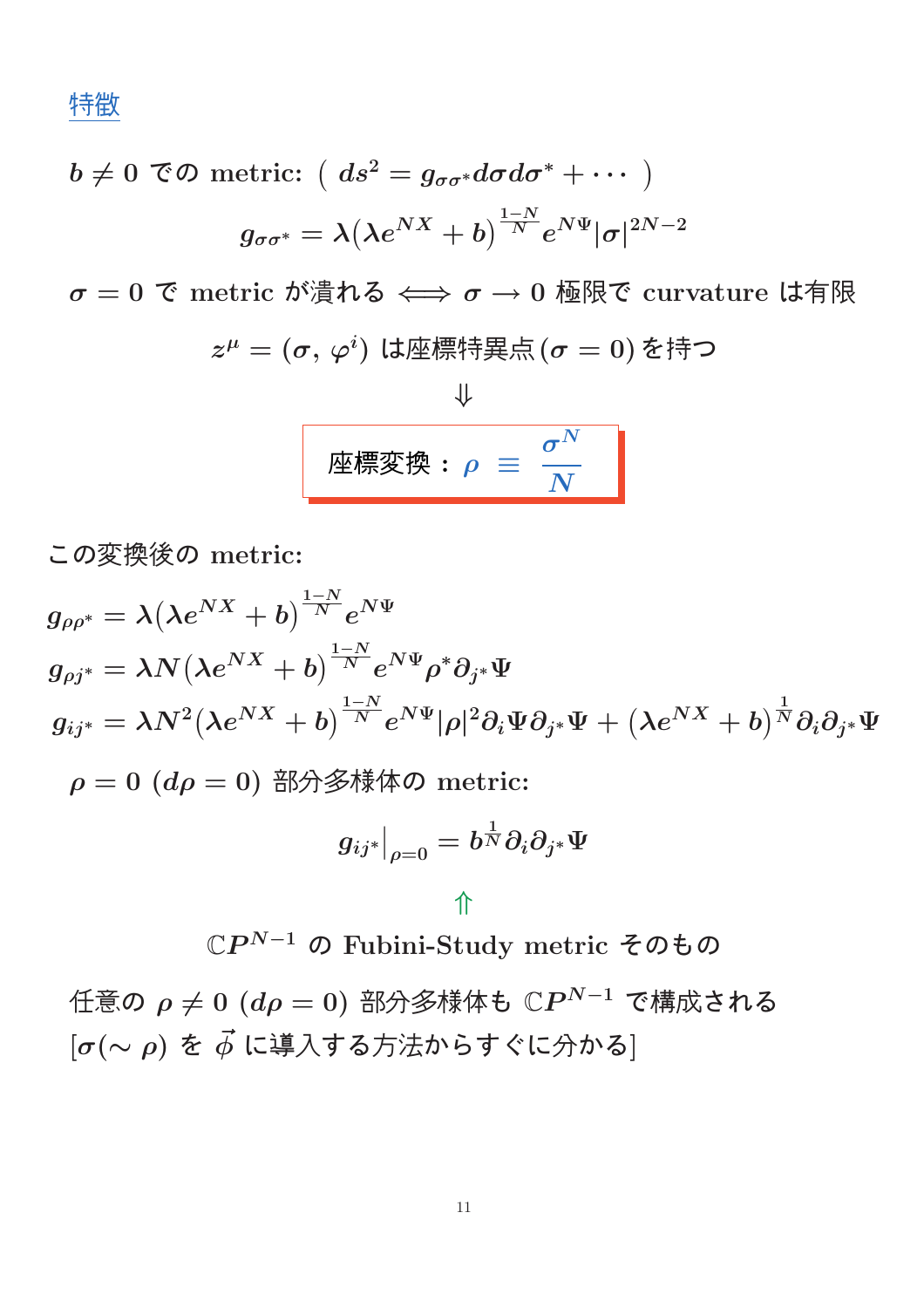$b=0$  To Kähler potential:  $d{\cal K}/dX=\lambda^{\frac{1}{N}}e^X$ K  $\overline{\phantom{a}}$  $\big|_{b=0} = \lambda^{\frac{1}{N}} e^X = \lambda^{\frac{1}{N}} |\sigma|^2 \big( 1 + |\varphi^i|$ |  $\overline{2}$  $\phi^1=\sigma, \, \phi^i=\sigma \varphi^{i-1}$  と戻すと  $\{\vec{\phi}^T=\sigma(1,\varphi^i)\}$  $\mathcal{K} = \lambda^{\frac{1}{N}} \vec{\phi}^{\dagger} \vec{\phi} \;\; \Leftarrow \;\; \text{flat metric?}$  $\rho = \sigma^N/N$  の座標変換 ⇓ Orbifold  $\mathbb{C}^N/\mathbb{Z}_N$ 



したがってこの Kähler 多様体は

- $\bullet$   $b \neq 0$  という特異点回避を示す parameter を持ち,
- $\bullet$  特異点は  $\mathbb{C}P^{N-1}$  多様体で回避され,
- $\bullet~b=0$  極限で Orbifold  $\mathbb{C}^N/\mathbb{Z}_N$  が出現する

$$
\Downarrow
$$
 complex line bundle over  $\mathbb{C}P^{N-1}$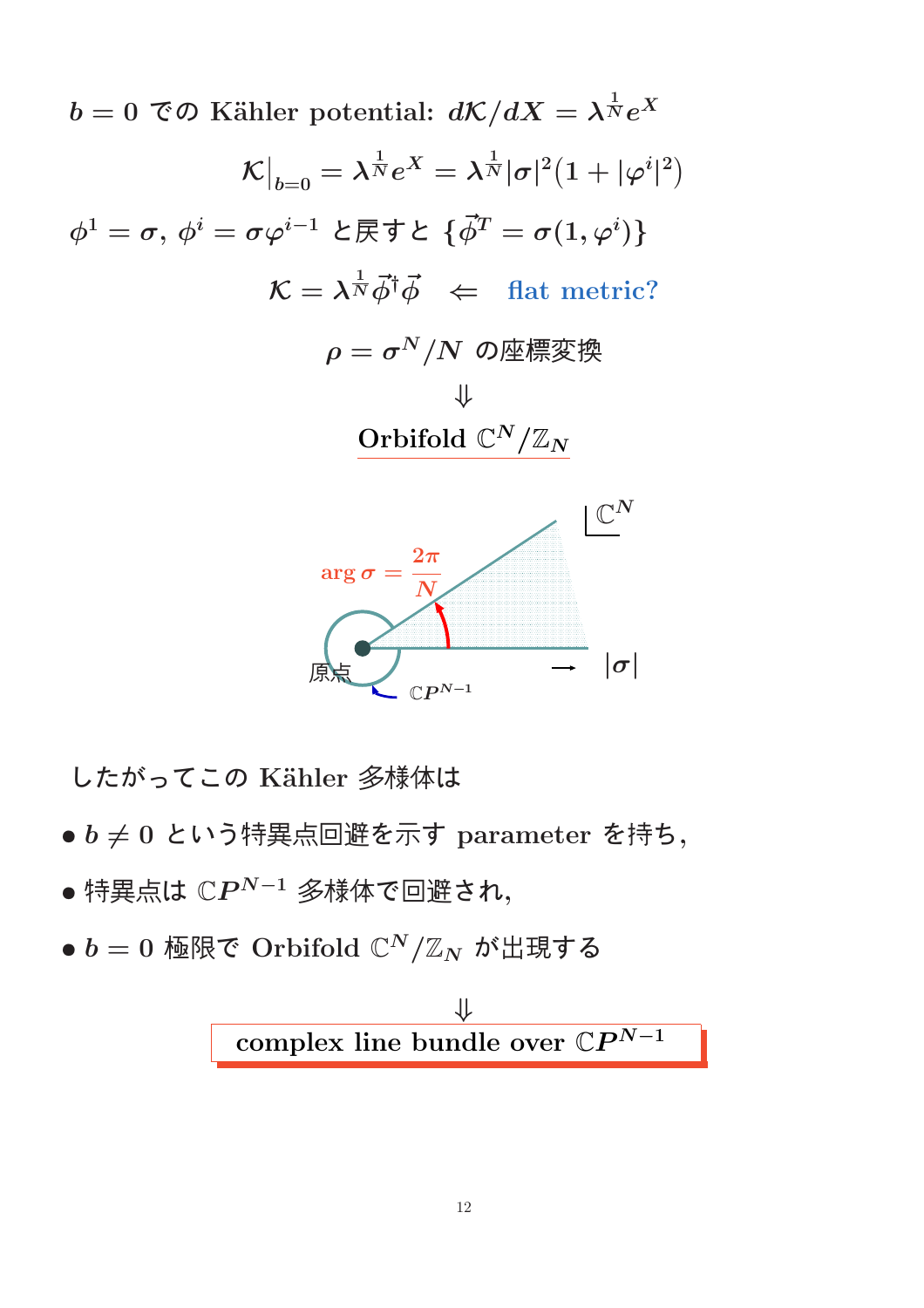line bundle over  $Q^{N-2}$ :

line bundle over  $\mathbb{C}P^{N-1}$  と同様の設定:

$$
\vec{\phi}^T = \sigma\big(\;1,\;\varphi^i,\;-\frac{1}{2}(\varphi^i)^2\;\big)\;,\;\;\sigma\in\mathbb{C}^1
$$

line bundle over  $\mathbb{C}P^{N-1}$  同様, Kähler potential を次のように仮定:

$$
\mathcal{K} = \mathcal{K}(X) \; , \; \; X = \log \vec{\phi}^{\dagger} \vec{\phi} = \log |\sigma|^2 + \Psi
$$

 $\Psi$ : Kähler potential of  $Q^{N-2}$   $(c=1)$ 

Ricci-flat condition の解:  $\frac{d\mathcal{K}}{dt}$  $\boldsymbol{dX}$  $=\left(\lambda e^{(N-2)X}+b\right)^{\frac{1}{N-2}}$  $N-1$ 

 $b\neq 0$  TO metric:  $(ds^{2}=g_{\sigma\sigma^{\ast}}d\sigma d\sigma^{\ast}+\cdots)$  $g_{\sigma\sigma^*}=$  $\frac{N-2}{2}$  $N-1$  $\lambda \big(\lambda e^{(N-2)X}+b\big)^{-\frac{N-2}{N-1}} e^{(N-2)\Psi}|\sigma|^{2N-6}$ 座標特異点を除くための座標変換:  $\rho \sim \sigma^{N-2}$ 

 $\rho = 0$   $(d\rho = 0)$  部分多様体:

 $g_{ij^*}\big|$  $\big|_{\rho=0}=b^{\frac{1}{N-1}}\partial_i\partial_{j^*}\Psi\,\,\Leftarrow\,\,Q^{N-2}\,\,\text{metric}\,\,$ そのもの

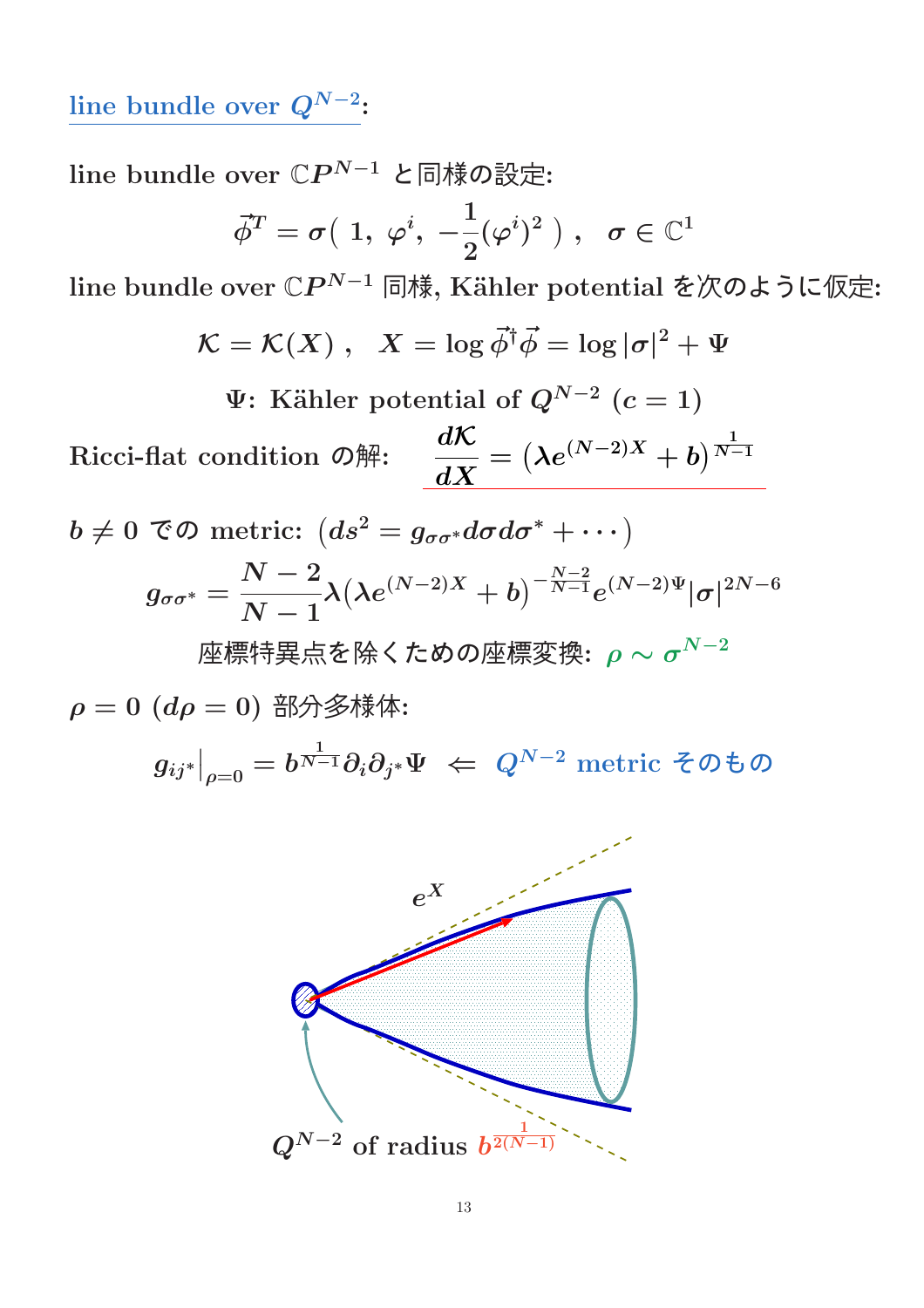$N = 3$   $\mathbb{H}$  : Eguchi-Hanson gravitational instanton

$$
\mathcal{K}(X) = 2\sqrt{\lambda e^X + b} + \sqrt{b} \log \left( \frac{\sqrt{\lambda e^X + b} - \sqrt{b}}{\sqrt{\lambda e^X + b} + \sqrt{b}} \right)
$$

$$
\varrho^4 \equiv 4(\lambda e^X + b), \ a^4 \equiv 4b \ \mathcal{L} \overline{\text{H}} \overline{\text{H}} \overline{\text{H}} \overline{\text{H}}
$$

$$
\mathcal{K} = \ \varrho^2 + \frac{a^2}{2} \log \left( \frac{\varrho^2 - a^2}{\varrho^2 + a^2} \right)
$$

Eguchi-Hanson の Kähler potential そのもの 特異点 (原点) は  $Q^1=SO(3)/U(1)=S^2$  で回避

 $N = 4$   $\mathbb{H}$  :  $Q^2$  Resolved Conifold

特異点回避は  $Q^2 \simeq S^2 \times S^2$  (同半径) で行われる deformation  $(S^3)$  でも small resolution  $(S^2)$  でもない

cf. deformation:

$$
\mathbb{C}P^{N-1}+[\vec{\phi}^2=a^2]+[\sigma\in\mathbb{C}^1]
$$

a: deformation parameter

 $a \rightarrow 0$  極限と  $b \rightarrow 0$  極限は一致する (conifold)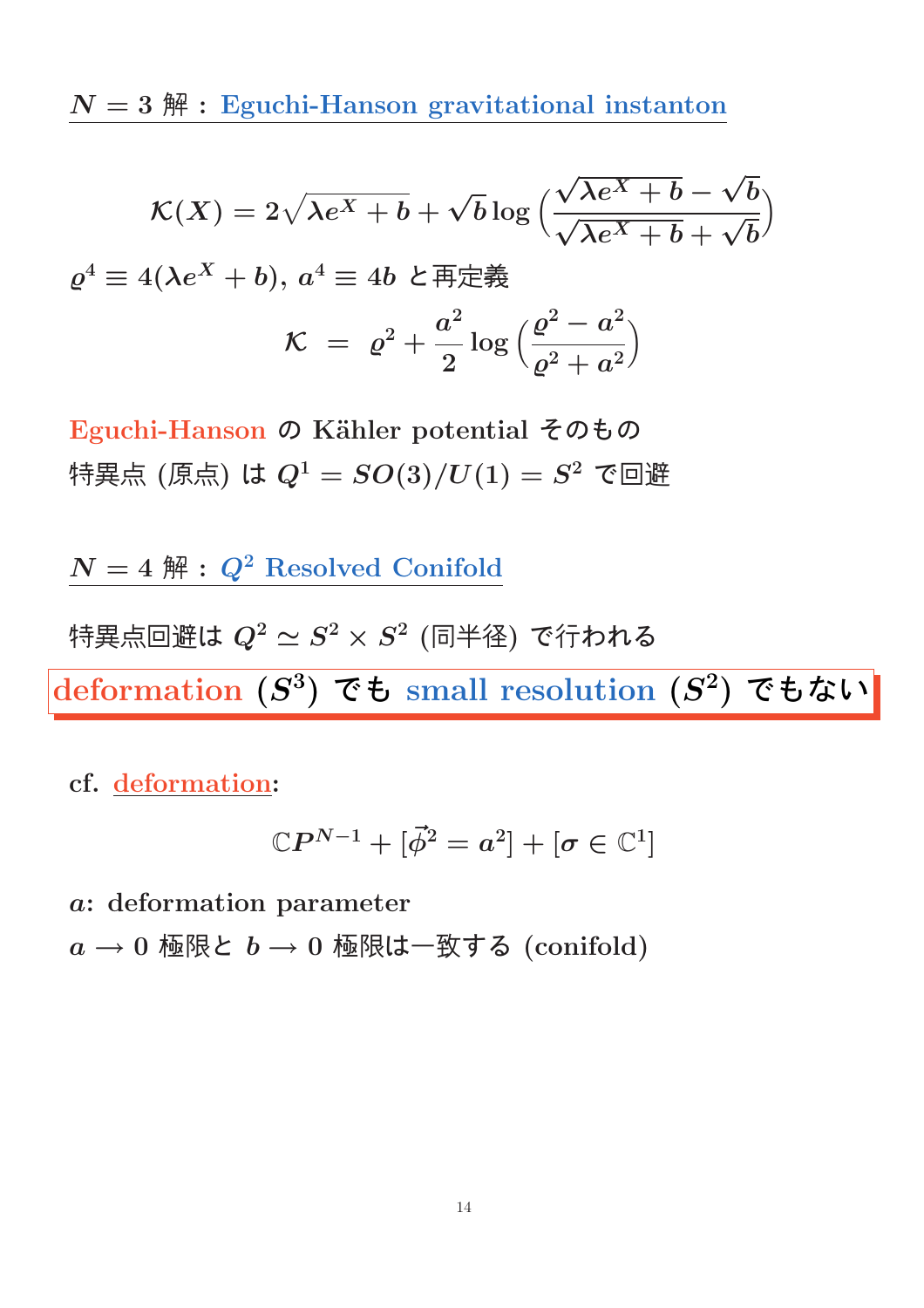#### exceptional groups:

line bundle over  $\mathbb{C}P^{26} + [\Gamma_{ijk} \phi^j \phi^k = 0]$ 

 $\implies$  line bundle over  $E_6/[SO(10) \times U(1)]$ line bundle over  $\mathbb{C}P^{55} + [d_{\alpha\beta\gamma\delta}\phi^{\beta}\phi^{\gamma}\phi^{\delta} = 0]$ 

 $\implies$  line bundle over  $E_7/[E_6 \times U(1)]$ 

Ricci-flat condition の解と座標変換:

$$
\frac{d\mathcal{K}}{dX}=\left(\lambda e^{\mathcal{C}X}+b\right)^{\frac{1}{D}}\,,\quad \rho=\sigma^n/n
$$

| line bundle                                            |    |    | TI. |
|--------------------------------------------------------|----|----|-----|
| $\frac{E_6}{SO(10)\times U(1)}$<br>$\mathbb{C} \times$ | 12 | 17 | 12  |
| $\mathbb{C}\times \frac{E_7}{E_6\times U(1)}$          | 18 | 28 | 18  |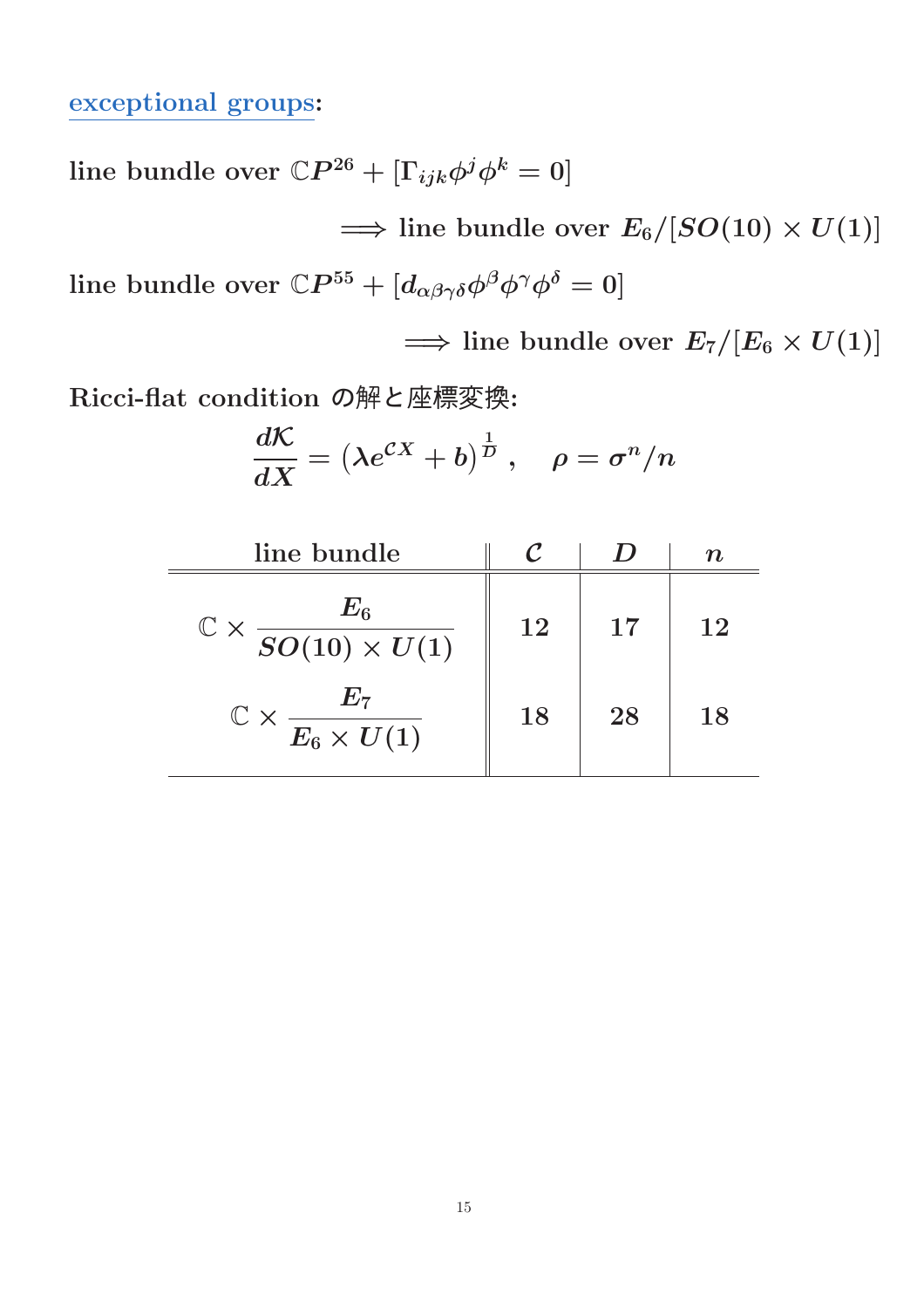### 4. Non-Abelian Gauge Theories

line bundle over  $\mathbb{C}P^{N-1}$  同様の構成もあるが, ここでは途中まで別の構成 (Gauge Theory) を用いる

=⇒ Supersymmetric Nonlinear Sigma Models を応用 Grassmannian  $G_{N,M}$ :

 $\Phi : N \times M$  matrix-valued chiral superfield

 $U(N) \times U(M)$  群による変換:

 $\Phi \rightarrow \Phi'=g_{\rm L}\Phi g_{\rm R} \ , \ \ \ (g_{\rm L},g_{\rm R})\in (U(N),U(M)) \ .$ 

 $U(M)$  gauge transformation:

 $\Phi \rightarrow \Phi' = \Phi e^{-i\Lambda} \ , \ \ e^V \rightarrow e^{V'} = e^{i\Lambda} e^V e^{-i\Lambda^\dagger} \ .$ 

 $U(N) \times U(M)$  不変な Lagrangian:

$$
\mathcal{L} = \int \! d^4 \theta \left\{ \text{tr}(\Phi^\dagger \Phi e^V) - c \; \text{tr} V \right\} \, .
$$

 $V:$  補助場, vector superfield  $(U(M)^{\mathbb{C}}$  gauge group)  $\implies$  積分すると非線形模型, target 空間が Grassmannian  $G_{N,M}$ gauge-fixing:  $\Phi =$  $\overline{1}$  $\mathbf{I}$  $\mathbf{1}_M$  $\overline{\varphi}_{Aa}$  $\setminus$ ,  $\varphi_{Aa} : (N-M) \times \hat{M}$  matrix-valued chiral superfield  $\mathcal{K} = c \log \det \left( 1_M + \varphi^\dagger \varphi \right)$ 

$$
G_{N,M}=\frac{U(N)}{U(N-M)\times U(M)}
$$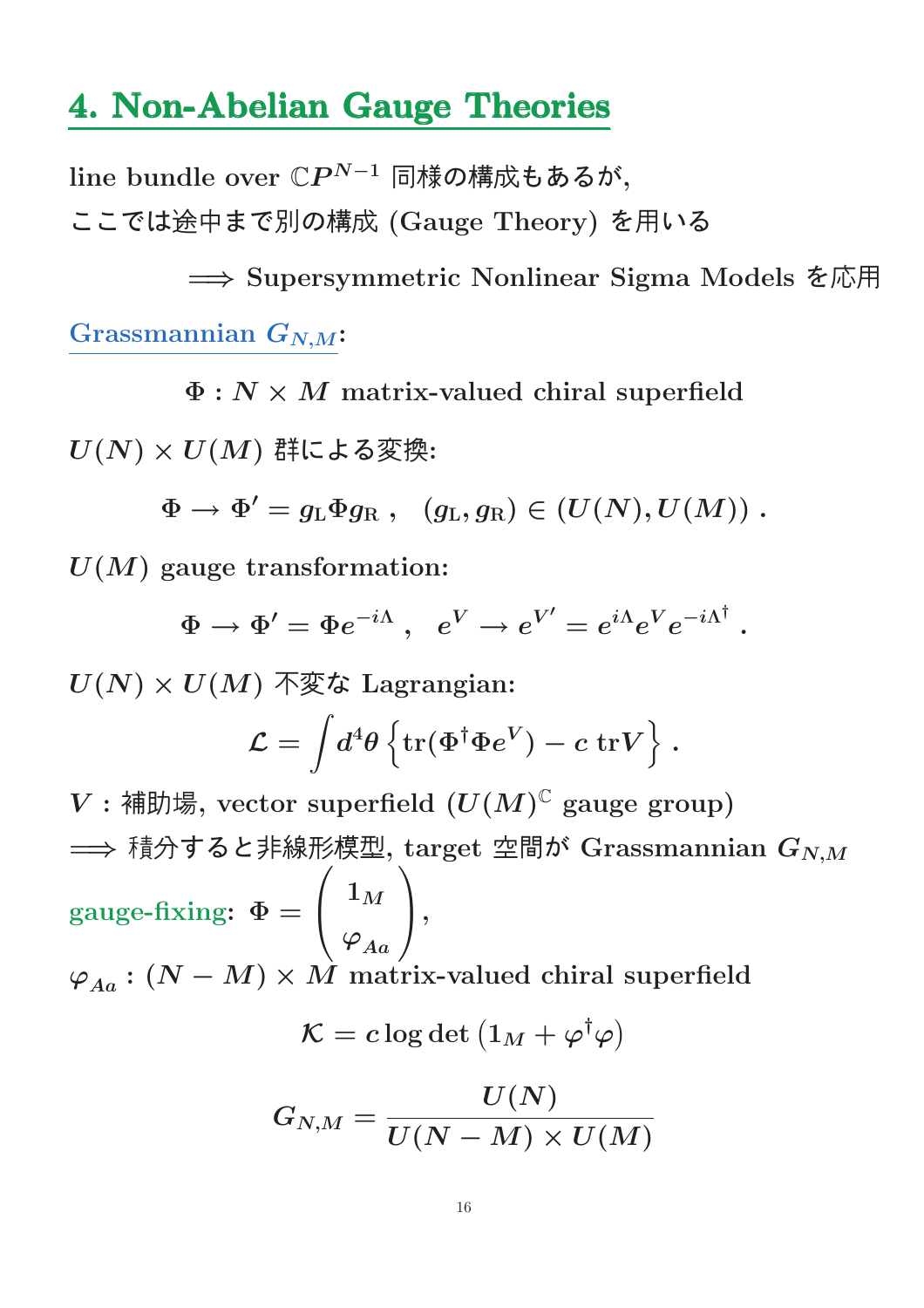## $G_{2N,N}$  + F-term constraints:

 $G_{2N,N}$  Lagrangian + Superpotential term:  $W = \text{tr}(\Phi_0 \Phi^T J' \Phi)$  $\Phi_0$ :  $N \times N$  matrix-valued auxiliary superfield

$$
J'=\left(\begin{array}{cc} 0 & 1_N \\ \epsilon 1_N & 0 \end{array}\right)\,,\,\epsilon=\pm 1
$$

$$
\mathcal{L} = \int \! d^4 \theta \; \mathcal{K}(\Phi,\Phi^\dagger,V) + \Big( \int \! d^2 \theta \; W(\Phi_0,\Phi) + \text{c.c.} \Big)
$$

補助場  $V, \Phi_0$ を積分して非線形模型

 $\mathcal{K} = c \log \det \left\{ 1_N + \varphi^\dagger \varphi \right\}$ 

$$
\frac{Sp(N)}{U(N)}\;\;(\epsilon=+1,\varphi^T+\varphi=0)\;,\;\;\frac{SO(2N)}{U(N)}\;\;(\epsilon=-1,\varphi^T-\varphi=0)
$$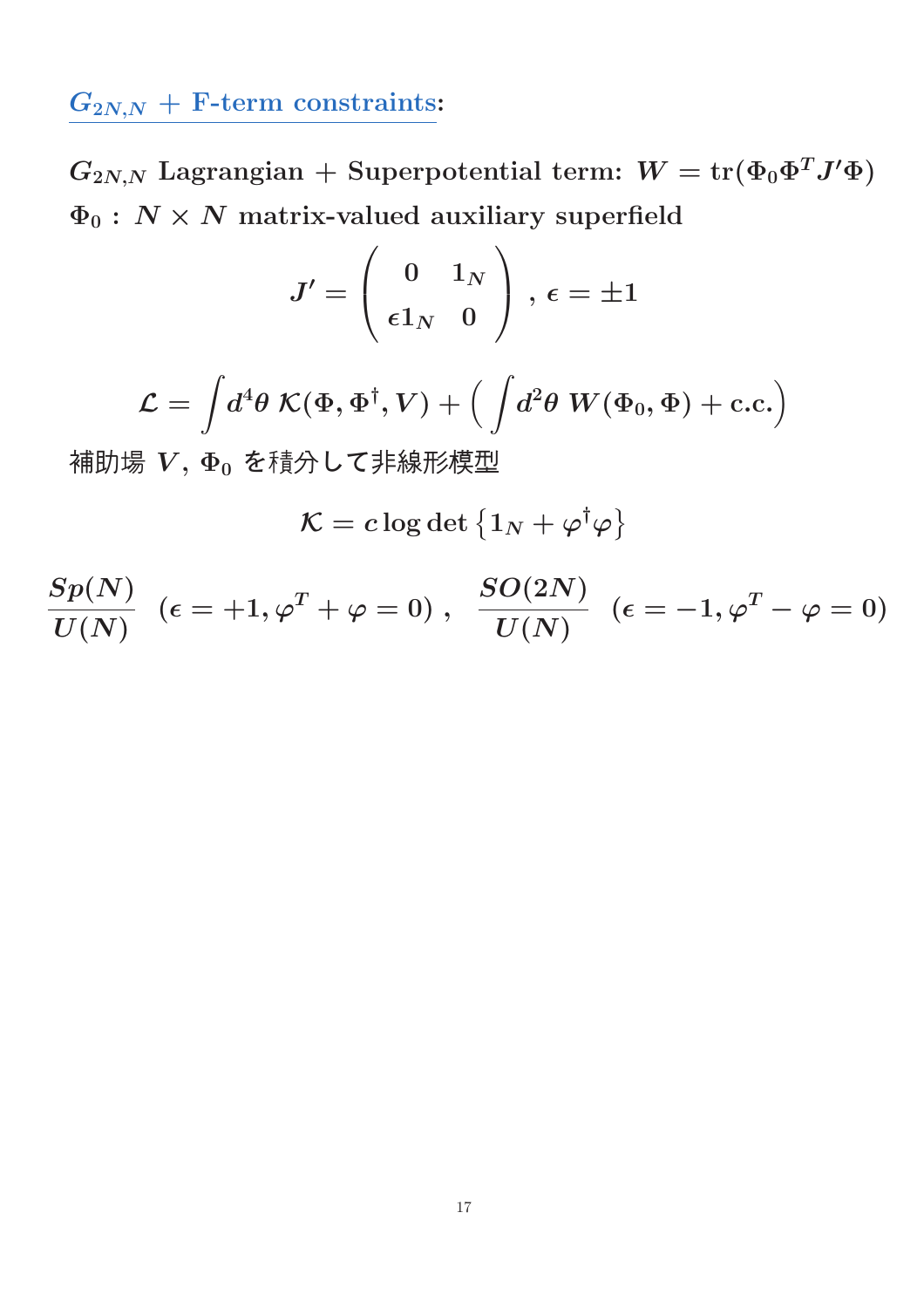#### line bundle over  $G_{N,M}$ :

 $U(M)$  gauge symmetric Lagrangian:

$$
\mathcal{K}_0(\Phi,\Phi^\dagger,V)=f(\text{tr}(\Phi^\dagger\Phi e^V))-c\,\text{tr} V
$$

 $f:\operatorname{tr}(\Phi^\dagger \Phi e^V)$  の任意関数,  $V=V^aT_a,$   $T_a\in U(M)$  $c : \text{FI}$  constant  $\rightarrow$  vector superfield  $C$  に格上げ equation of motion for  $V$  and  $C$ :

$$
\partial \mathcal{L}/\partial V = f' \cdot \Phi^{\dagger} \Phi e^V - C \cdot 1_M = 0
$$
  

$$
\partial \mathcal{L}/\partial C = -\text{tr}V = 0
$$

trV = 0 のもと, 第1式の trace, determinant をとる:

$$
f' \cdot \operatorname{tr}(\Phi^\dagger \Phi e^V) = M \cdot C \ , \quad (f')^M \cdot \det \Phi^\dagger \Phi = C^M
$$
  

$$
C \ \check \Phi \H \ddot\Xi \colon \operatorname{tr}(\Phi^\dagger \Phi e^V) = M \big[ \det \Phi^\dagger \Phi \big]^\frac{1}{M}
$$

$$
\partial \mathcal{L}/\partial C = 0 \ (U(M) \to SU(M) \text{ gauge group}) \ \partial \mathbf{t} \mathcal{L} \mathbf{C}
$$
\n
$$
\mathcal{K}_0 = f(M[\det \Phi^\dagger \Phi]^\frac{1}{M}) \equiv \mathcal{K}(\underbrace{\log \det \Phi^\dagger \Phi}_{M})
$$
\n
$$
C \ \mathbf{\hat{z}} \mathbf{\hat{H}} \lambda = \text{gauge }\mathbf{\hat{H}} \mathbf{\hat{0}} \mathbf{\hat{0}} \mathbf{\hat{5}} \ U(1) \ \mathbf{\hat{B}} \mathbf{\hat{0}} \mathbf{\hat{6}} \ \text{ungauged}
$$

line bundle を構成する際最も簡単な 1 次元追加方法:

$$
\Phi=\sigma\left(\frac{1_M}{\varphi_{Aa}}\right), \sigma\in\mathbb{C}^1\;\;\Longrightarrow\;\;X=M^2\log|\sigma|^2+\Psi
$$

以後の解析方法は line bundle over ℂ $P^{N-1}$  と同じ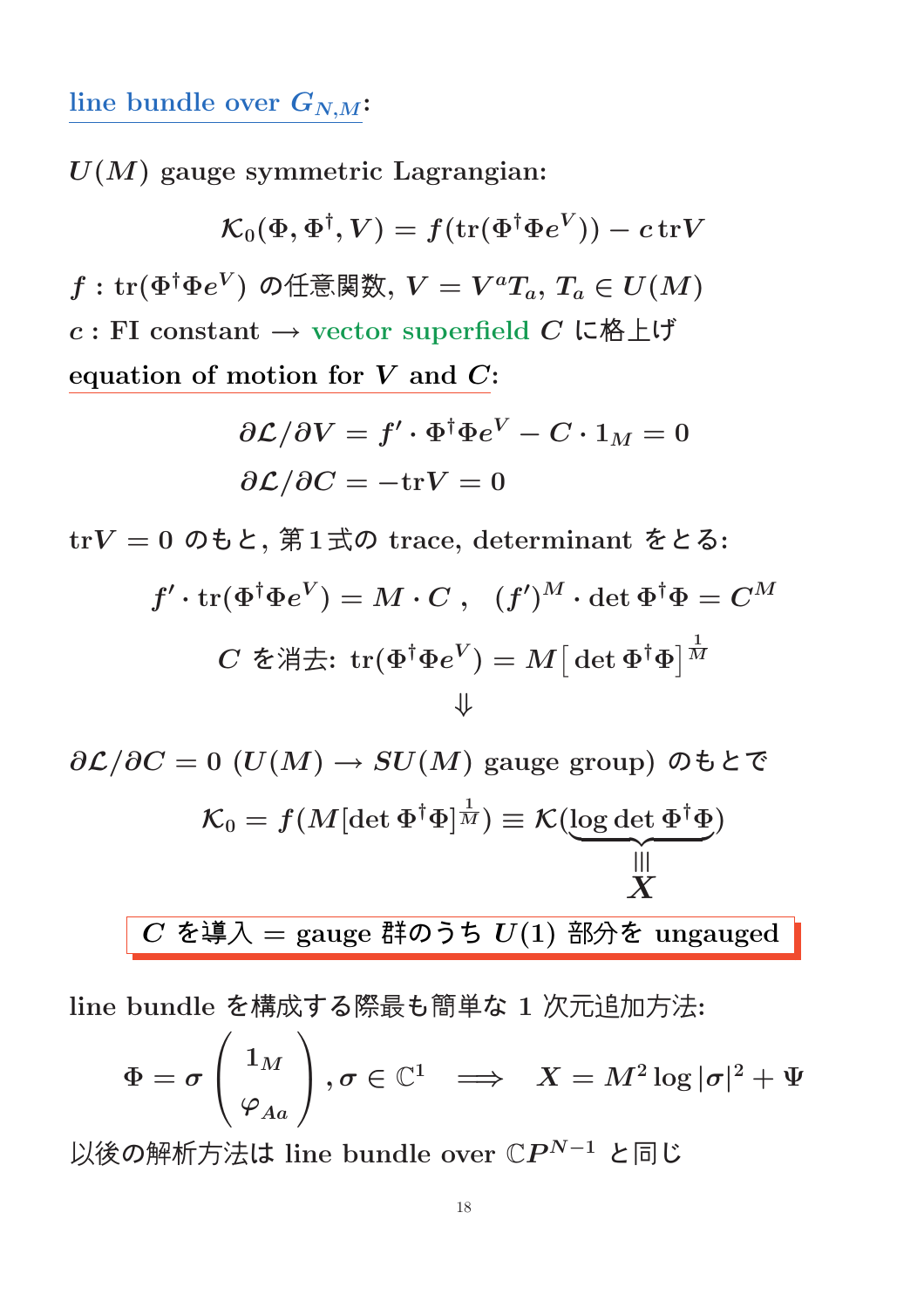Ricci-flat condition の解と座標変換:

$$
\frac{d\mathcal{K}}{dX}=\left(\lambda e^{\mathcal{C}X}+b\right)^{\frac{1}{D}}\,,\ \ \rho=\sigma^n/n
$$

| line bundle                            |                  |                       | $\boldsymbol{n}$ |
|----------------------------------------|------------------|-----------------------|------------------|
| $\mathbb{C}\times G_{N,M}$             | $\boldsymbol{N}$ | $1+M(N-M)$            | MN               |
| $\mathbb{C}\times\frac{Sp(N)}{U(N)}$   | $\,N+1$          | $1+\frac{1}{2}N(N+1)$ | $N(N+1)$         |
| $\mathbb{C}\times \frac{SO(2N)}{U(N)}$ | $N-1$            | $1+\frac{1}{2}N(N-1)$ | $N(N-1)$         |

すべて特異点はそれぞれの compact な多様体で回避 やはり deformation でも small resolution でもない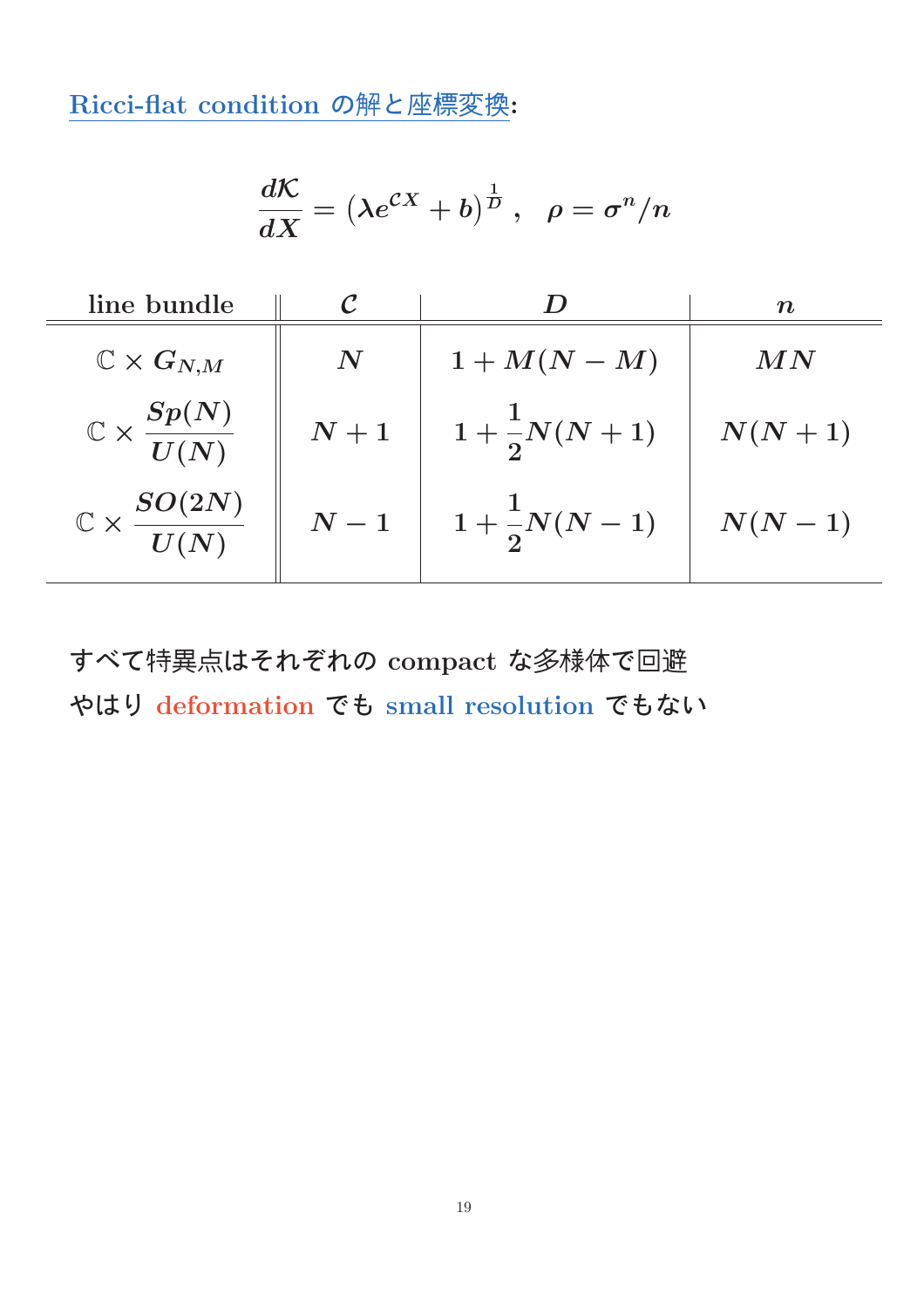Isomorphism and duality:

base manifold にある同相性が line bundle にも存在する

Eguchi-Hanson space (complex two-dimensions)

$$
{\Bbb C}P^{1}\simeq \frac{SO(4)}{U(2)}\simeq \frac{Sp(1)}{U(1)}\simeq Q^{1}=\frac{SO(3)}{U(1)}
$$

Complex line bundle over  $\mathbb{C}P^3$  (complex four-dimensions)

$$
\mathbb{C}P^3 \simeq \frac{SO(6)}{U(3)}
$$

Another four-dimensional manifolds

$$
\frac{Sp(2)}{U(2)}\simeq Q^3=\frac{SO(5)}{SO(3)\times U(1)}
$$

Line bundle over the Klein quadric (complex five-dimensions)

$$
G_{4,2}\simeq Q^4=\frac{SO(6)}{SO(4)\times U(1)}
$$

Grassmannian, line bundle 共に次の duality が存在する

Duality between Grassmannians

$$
G_{N,M}\simeq G_{N,N-M}
$$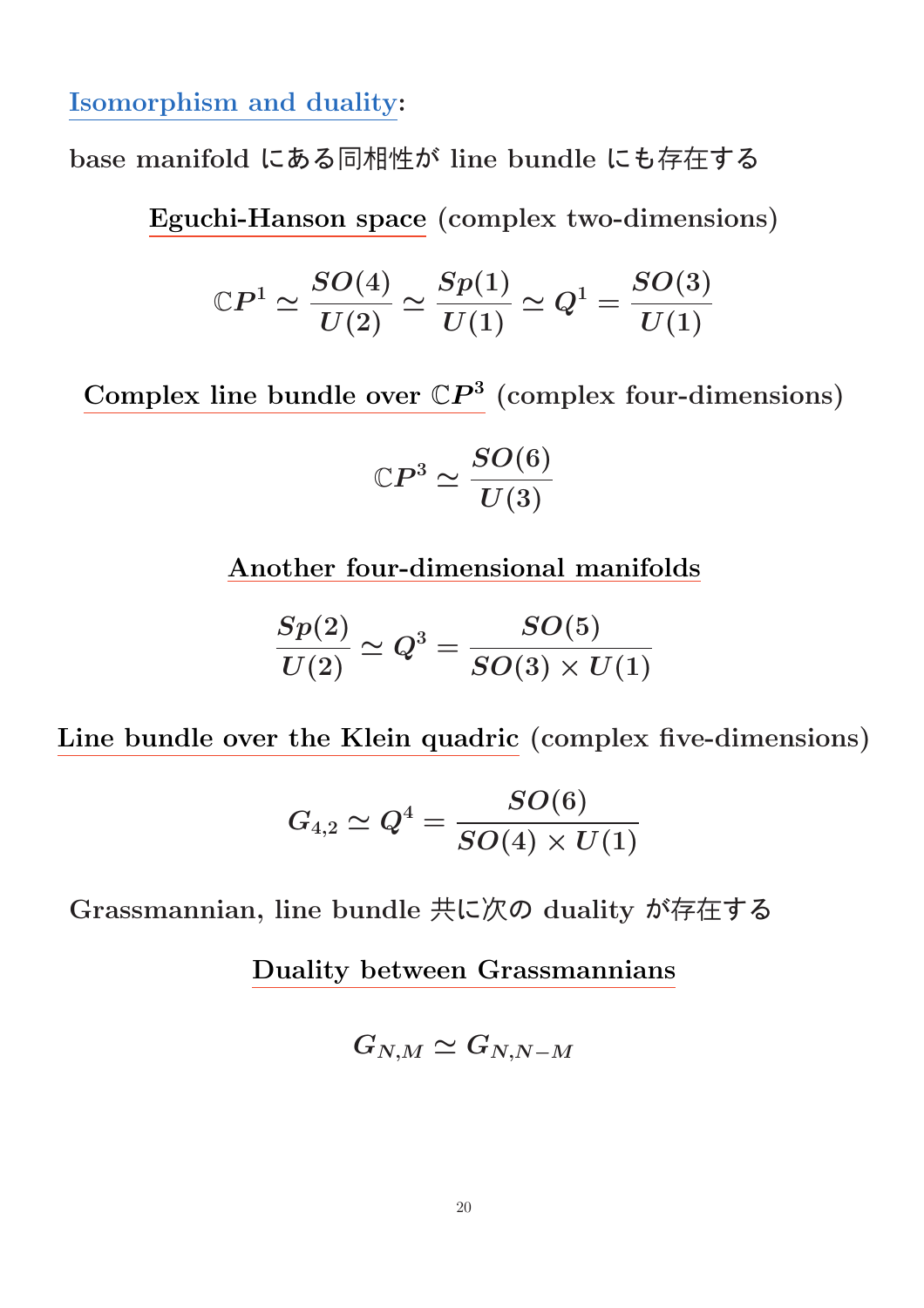Ricci-flat solution and coordinate transformation:

$$
\frac{d{\cal K}}{dX}=\left(\lambda e^{{\cal C}X}+b\right)^{\frac{1}{D}}\,,\ \ \rho=\sigma^n/n\;.
$$

Hermitian symmetric spaces:

| type              | $\mathbb{C}\ltimes G/H$                       | D                     | $\cal C$           | $\boldsymbol{n}$   |
|-------------------|-----------------------------------------------|-----------------------|--------------------|--------------------|
| $\text{AlII}_1$   | $\mathbb{C}\ltimes \mathbb{C}P^{N-1}$         | $1 + (N - 1)$         | $\boldsymbol{N}$   | $\boldsymbol{N}$   |
| $\mathbf{AIII}_2$ | $\mathbb{C}\ltimes G_{N,M}$                   | $1+M(N-M)$            | $\boldsymbol{N}$   | MN                 |
| <b>BDI</b>        | $\mathbb{C}\ltimes Q^{N-2}$                   | $1 + (N - 2)$         | $\boldsymbol{N-2}$ | $\boldsymbol{N-2}$ |
| CI                | $\mathbb{C} \ltimes Sp(N)/U(N)$               | $1+\frac{1}{2}N(N+1)$ | $N+1$              | $N(N+1)$           |
| <b>DIII</b>       | $\mathbb{C} \ltimes SO(2N)/U(N)$              | $1+\frac{1}{2}N(N-1)$ | $\boldsymbol{N-1}$ | $N(N-1)$           |
| EIII              | $\mathbb{C} \ltimes E_6/[SO(10) \times U(1)]$ | $1 + 16$              | 12                 | 12                 |
| <b>EVII</b>       | $\mathbb{C}\ltimes E_7/[E_6\times U(1)]$      | $1+27$                | 18                 | 18                 |

$$
D = \dim_\mathbb{C} (\mathbb{C} \ltimes G/H) \;,\;\; \mathcal{C} = \frac{1}{2} C_2(G)
$$

 $Q^1 \,\, \simeq \,\, \mathbb{C}P^1 \,\, \simeq \,\, SO(4)/U(2) \,\, \simeq \,\, Sp(1)/U(1)$  $Q^2 \,\, \simeq \,\, \mathbb{C}P^1 \times \mathbb{C}P^1$  $\mathbb{C}P^3 \ \simeq \ SO(6)/U(3)$  $Q^3 \,\,\simeq\,\, Sp(2)/U(2)$  $Q^4 \,\, \simeq \,\, G_{4,2}$  $G_{N,M}\;\simeq\;G_{N,N-M}$ 

21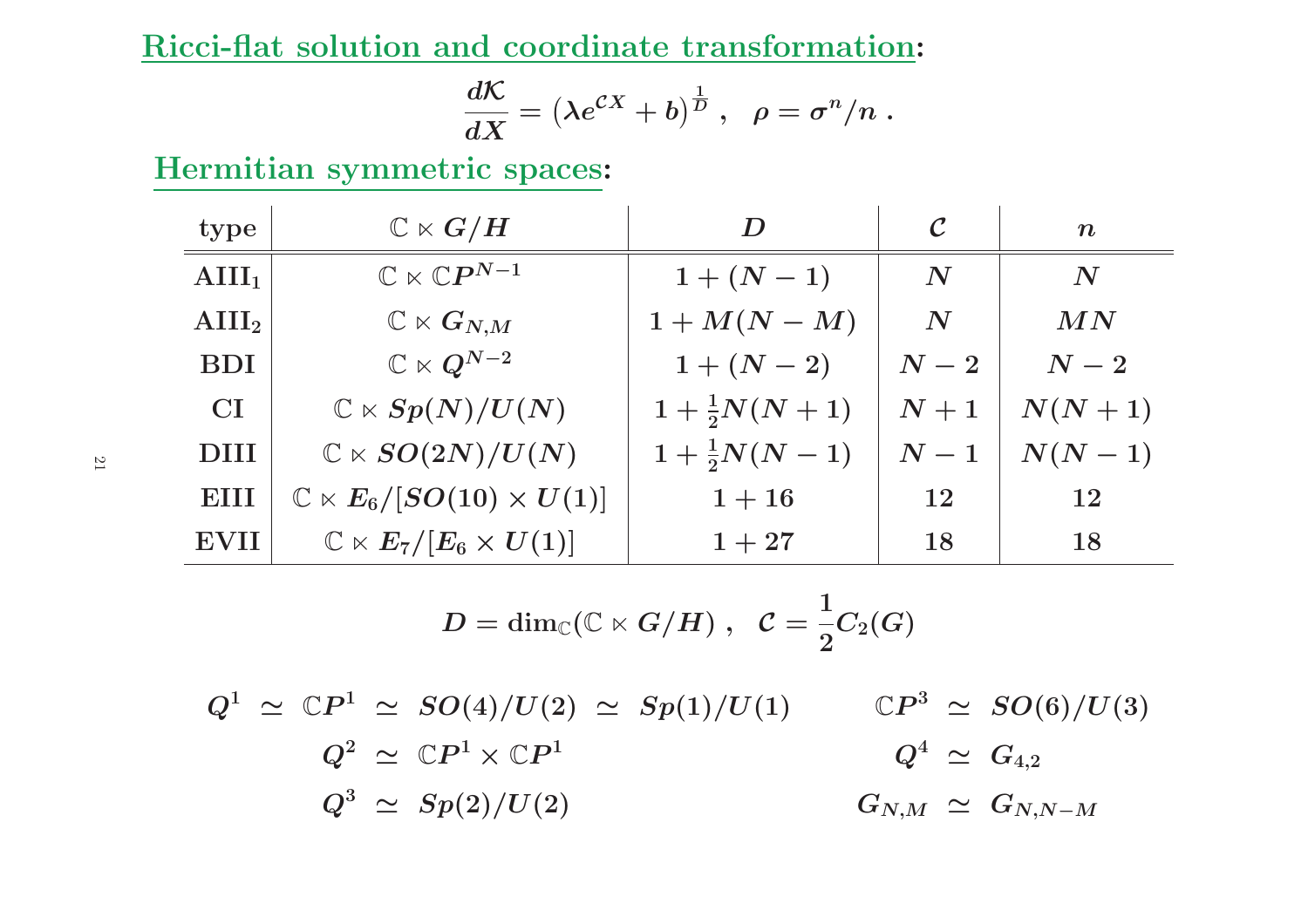## 5. Summary and Discussions

Gauge theory を用いた compact な Kähler 多様体 ⇓  $U(1)$  ungauged  $\Rightarrow$  non-compact Kähler 多様体の導出 isotropy 群変換 ⇒ 「 $Ricci$ -flat 条件 = 常微分方程式」  $\mathbb{E}$ 標変換  $\rho \sim \sigma^n \Rightarrow \mathbb{E}$ 標特異点消失 積分定数  $b \neq 0$  ⇒ 特異点消失  $\rho = 0$  部分多様体 =  $\Gamma$ compact Kähler 多様体」 ⇓ Complex line bundle over compact Kähler manifolds  $\overline{\mathcal{X}}$ Non-compact Calabi-Yau manifolds

#### 課題:

多様体の大域的な構造/無限遠の構造 他の Kähler 多様体への応用 deformation の構成 (F-term constraint models) 超共形場理論の構成 Supergravity/Superstring, D-branes への応用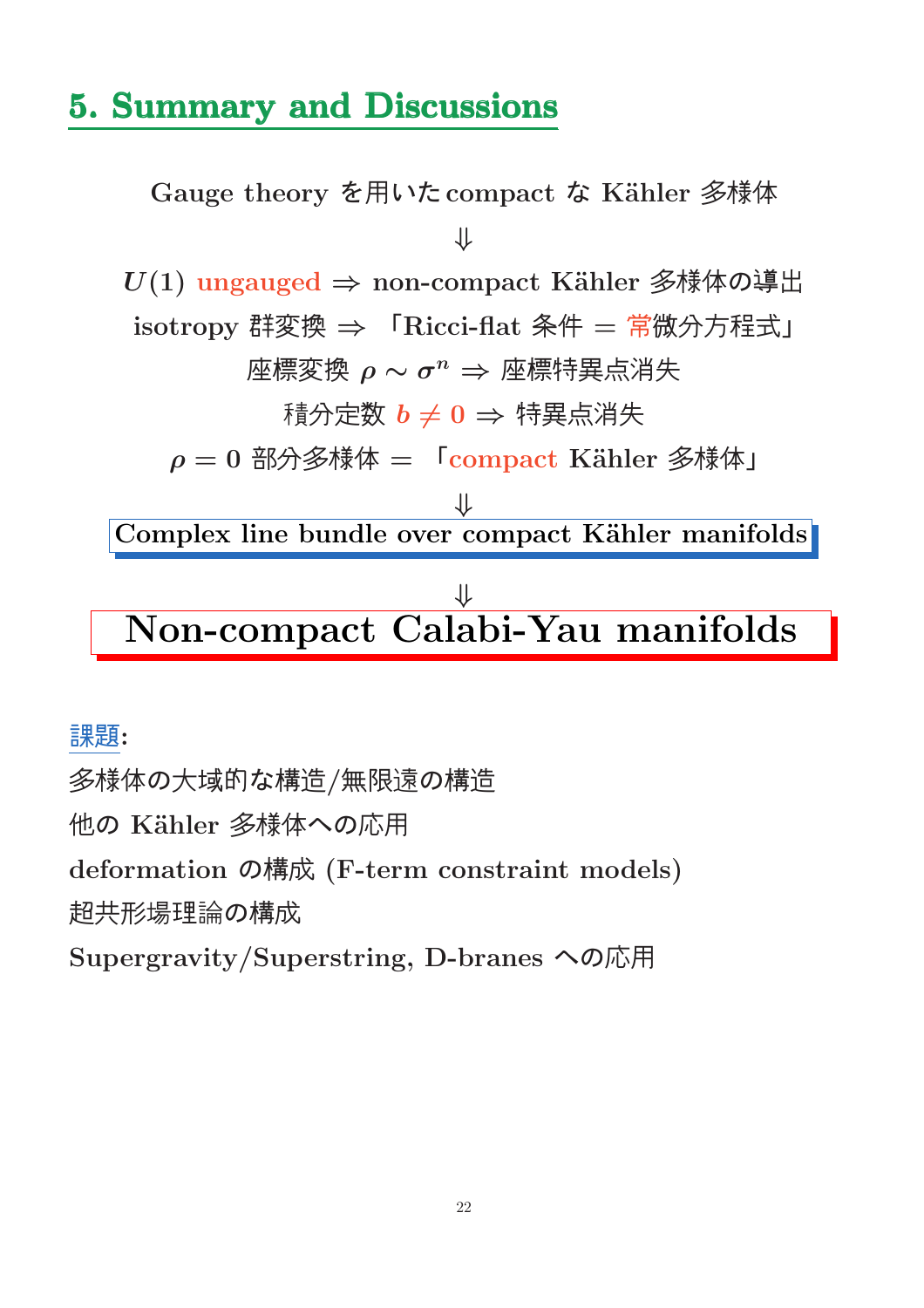## 付録 NLSM = Non-Linear Sigma Model

対称性の破れを記述 $(ex. D = 4)$ Riemann 多様体, coset space  $(M = G/H)$  $\mathcal{L} \,\,=\,\, g_{ab}(\varphi) \partial_\mu \varphi^a(x) \partial^\mu \varphi^b(x)$ 

 $\varphi^a$ :Nambu-Goldstone 場, Riemann 多様体の座標  $g_{ab}(\varphi)$ : Riemann 多様体の計量

 $\mu$ : 時空の添字

## **SNLSM** and Kähler Potential

$$
SNLSM = Supersymmetric NLSM
$$
  
\nKähler  $\hat{\mathcal{Z}}\hat{\n \pi}\hat{\n \pi}$   $(D = 4, \mathcal{N} = 1)$ 

$$
\mathcal{L} = g_{ab^*} \partial_\mu \varphi^a \partial^\mu \varphi^{*b} + i g_{ab^*} \bar{\psi}^b (\not\!\!D \psi)^a + \frac{1}{4} R_{ab^*cd^*} \psi^a \psi^c \bar{\psi}^b \bar{\psi}^d
$$
\n
$$
= \int d^4 \theta \; \mathcal{K}(\Phi, \Phi^\dagger)
$$
\n
$$
\Phi^a = \varphi^a + \sqrt{2} \theta \psi^a + \theta \theta F^a : \text{chiral superfield}
$$
\n
$$
\mathcal{K}(\Phi, \Phi^\dagger) : \text{Kähler potential}
$$

計量,曲率は Kähler potential で表現される

$$
g_{ab^*} \,\,=\,\, \partial_a \partial_{b^*} \mathcal{K} \;,\quad (\partial_a \,\,\equiv\,\, \partial/\partial \varphi^a)
$$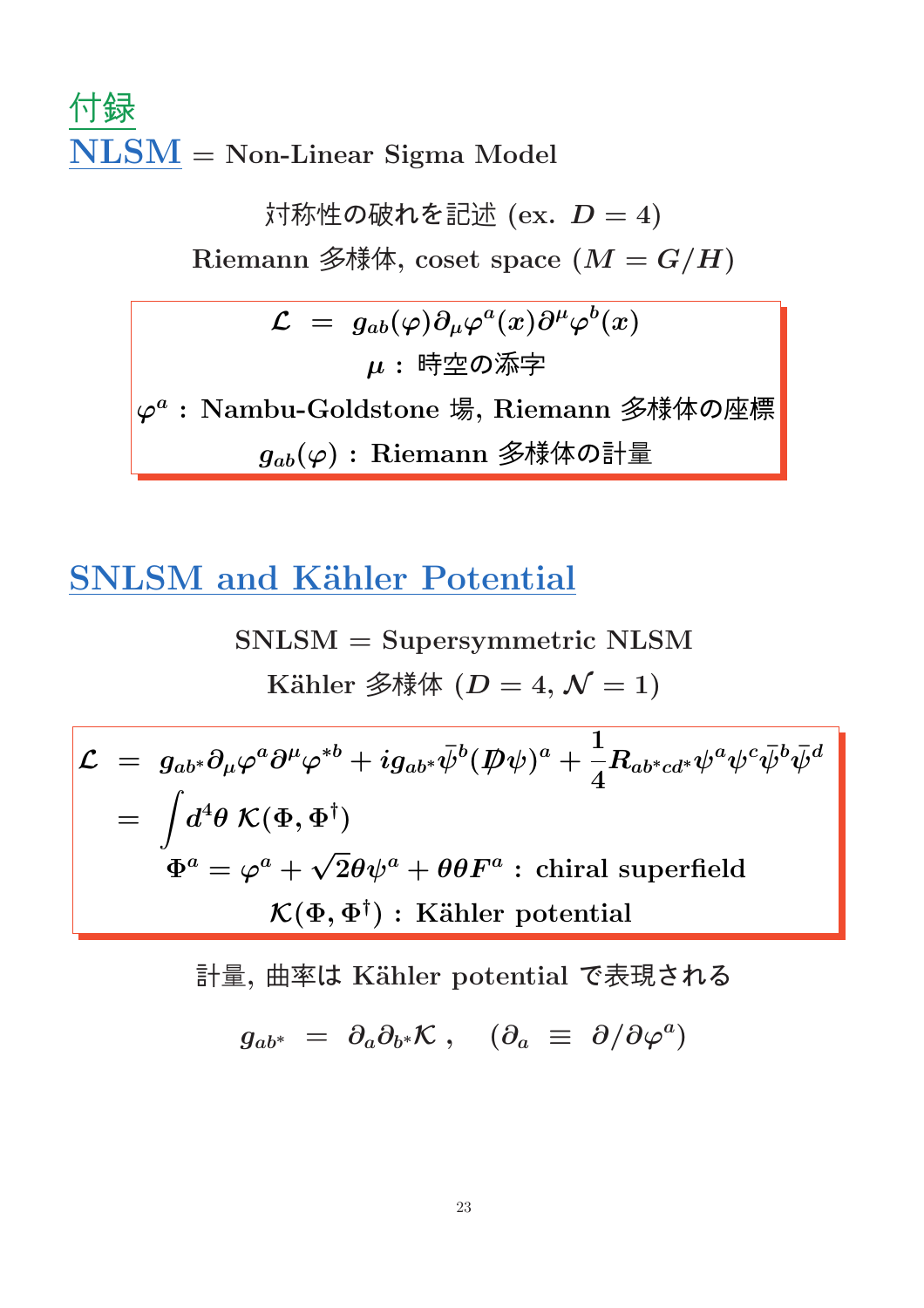Kähler potential の一般解と積分因子:

$$
\frac{d\mathcal{K}}{dX}=\left(\lambda e^{\mathcal{C}X}+b\right)^{\frac{1}{D}}
$$

$$
\mathcal{K}(X) = \frac{D}{\mathcal{C}} \Big[ \left( \lambda e^{\mathcal{C}X} + b \right)^{\frac{1}{D}} + b^{\frac{1}{D}} \cdot I \left( b^{-\frac{1}{D}} (\lambda e^{\mathcal{C}X} + b)^{\frac{1}{D}}; D \right) \Big]
$$

$$
I(y; D) \equiv \int^y \frac{dt}{t^D - 1} = \frac{1}{D} \Big[ \log(y - 1) - \frac{1 + (-1)^D}{2} \log(y + 1) \Big] + \frac{1}{D} \sum_{r=1}^{\left[\frac{D-1}{2}\right]} \cos \frac{2r\pi}{D} \log \Big( y^2 - 2y \cos \frac{2r\pi}{D} + 1 \Big) + \frac{2}{D} \sum_{r=1}^{\left[\frac{D-1}{2}\right]} \sin \frac{2r\pi}{D} \arctan \Big[ \frac{\cos(2r\pi/D) - y}{\sin(2r\pi/D)} \Big]
$$